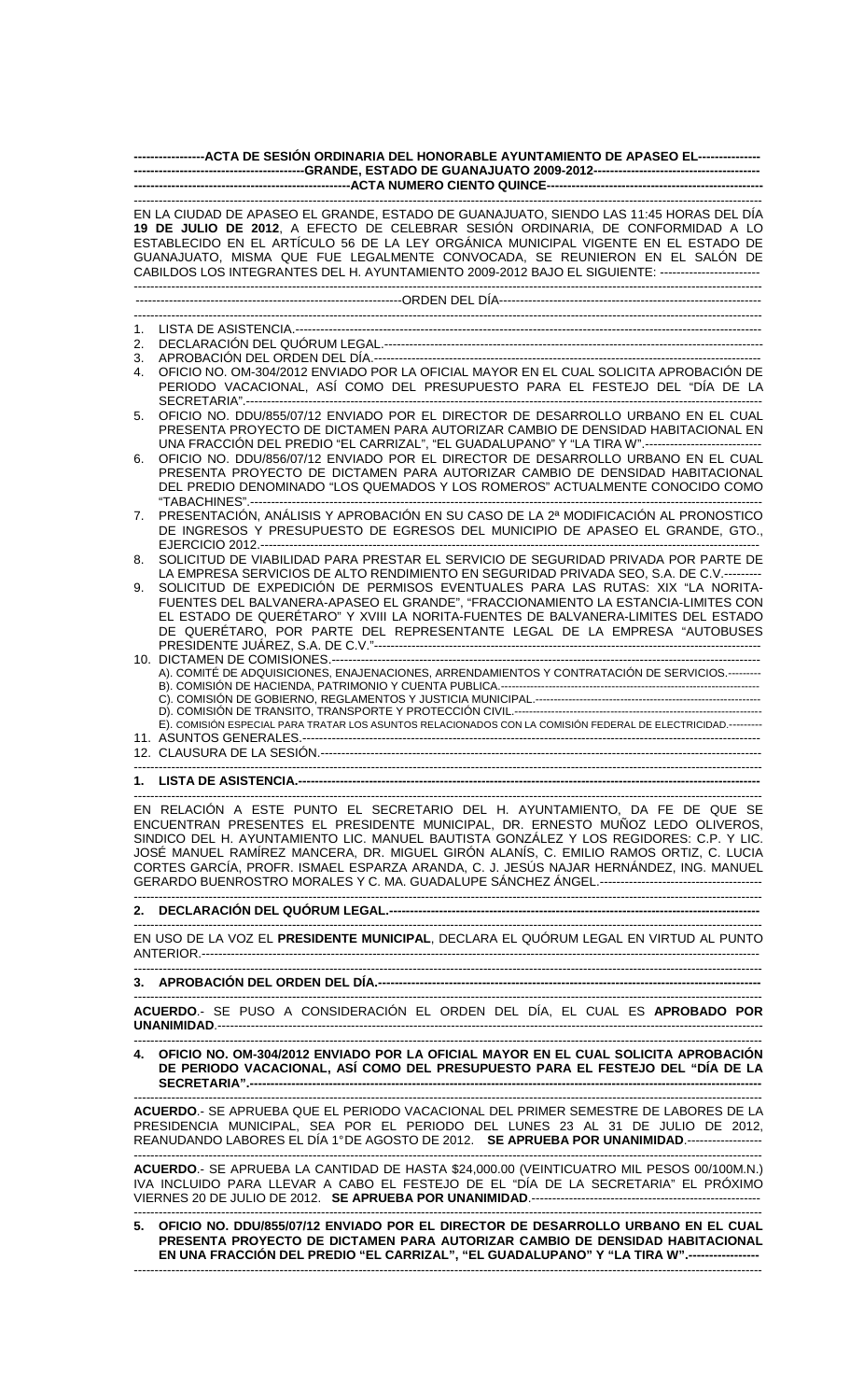EL **REGIDOR ING. MANUEL GERARDO BUENROSTRO MORALES**, PROPONE QUE ESTE PUNTO PASE A LA COMISIÓN DE DESARROLLO URBANO.---

------------------------------------------------------------------------------------------------------------------------------------------------------- EL **PRESIDENTE MUNICIPAL DR. ERNESTO MUÑOZ LEDO OLIVEROS**, MANIFIESTA QUE EL NO CREE QUE TENGA CASO QUE PASE A LA COMISION PUES YA ESTA ANALIZADO.-------------------------

------------------------------------------------------------------------------------------------------------------------------------------------------- EL **REGIDOR ING. MANUEL GERARDO BUENROSTRO MORALES**, SEÑALA QUE NO HA TENIDO TIEMPO DE ANALIZARLO Y QUE LE DIERAN UNA RAZON DE BENEFICIO AL MUNICIPIO PARA CAMBIAR LA DENSIDAD Y MANIFIESTA QUE QUISIERA QUE LA DIRECCIÓN DE DESARROLLO URBANO LE DE EL ANÁLISIS TÉCNICO Y JURÍDICO QUE HICIERON DE ESO.--------------------------

------------------------------------------------------------------------------------------------------------------------------------------------------- EL **PRESIDENTE MUNICIPAL DR. ERNESTO MUÑOZ LEDO OLIVEROS**, OPINA QUE DEBE DE CRECER APASEO DE ACUERDO A SUS NECESIDADES, CUIDANDO Y VIGILANDO QUE CREZCA DE ACUERDO AL PLAN DE ORDENAMIENTO TERRITORIAL.------------------------------------------------------------------------------------------- -------------------------------------------------------------------------------------------------------------------------------------------------------

LA **REGIDORA C. LUCIA CORTES GARCÍA**, HACE MENCIÓN DE QUE VA A DECIR LA GENTE PORQUE ALGUNOS OTROS NO SE HAN DICTAMINADO PERO SI EL DEL REGIDOR MANUEL MANCERA.----------------

------------------------------------------------------------------------------------------------------------------------------------------------------- EL **REGIDOR C. J. JESÚS NAJAR HERNÁNDEZ**, PREGUNTA SI HAY ALGO QUE IMPIDA EN LA LEY DE FRACCIONAMIENTOS QUE TENGA QUE PASAR A LA COMISIÓN DE DESARROLLO URBANO DEL MUNICIPIO DE APASEO EL GRANDE.--------------------------------------------------------------------------------------------------

------------------------------------------------------------------------------------------------------------------------------------------------------- EL **SÍNDICO DEL H. AYUNTAMIENTO LIC. MANUEL BAUTISTA GONZÁLEZ**, HACE ALUSIÓN Y PONE A LA VISTA DEL PLENO, A LOS CAMBIOS DE USO DE SUELO OTORGADOS EN EL TRIENIO 2000-2003 CUANDO EL REGIDOR ING. MANUEL GERARDO BUENROSTRO MORALES ERA PRESIDENTE MUNICIPAL, PUES EN ESE TIEMPO TAMBIÉN SE OTORGARON ALGUNOS SIN PASAR POR LA COMISIÓN DE DESARROLLO URBANO LAS SOLICITUDES, Y DICE QUE COMO PRETENDE CUESTIONAR UNA AUTORIZACION DE CAMBIO DE USO DE SUELO CUANDO EN SU ADMINISTRACION SE DIERON ALREDEDOR DE 20 CAMBIOS DE USO DE SUELO SIN PASAR POR LA COMISION MENCIONADA.-------------

------------------------------------------------------------------------------------------------------------------------------------------------------- EL **REGIDOR ING. MANUEL GERARDO BUENROSTRO MORALES**, MANIFIESTA QUE NO ESTA EN CONTRA DE QUE SE DEN LOS CAMBIOS DE USO DE SUELO, PERO NO HAY LOS TIEMPOS SUFICIENTES PARA QUE SE TOME UNA DECISIÓN Y SE PERFECCIONE, PARA QUE SI EN EL PASADO SE HICIERON COSAS INDEBIDAS NO SE VUELVAN A HACER.----

------------------------------------------------------------------------------------------------------------------------------------------------------- **ACUERDO**.- SE APRUEBA EL PROYECTO DE DICTAMEN PRESENTADO POR LA DIRECCIÓN DE DESARROLLO URBANO, PARA AUTORIZAR CAMBIO DE DENSIDAD HABITACIONAL SEÑALADO EN EL PLAN DE ORDENAMIENTO TERRITORIAL COMO HABITACIÓN DE BAJA DENSIDAD (HAB 01) A USO HABITACIÓN MENOR A 300 HABITANTES/HECTÁREA (HAB 03) PARA UNA SUPERFICIE DE 24,925M2 DE ACUERDO A LA ESCRITURA PUBLICA, UBICADAS EN EL PREDIO RUSTICO DENOMINADO "EL CARRIZAL" "EL GUADALUPANO" Y LA "TIRA W" EN LA ZONA SUR-PONIENTE DEL MUNICIPIO DE APASEO EL GRANDE, GTO. **SE APRUEBA CON 7 VOTOS A FAVOR**, 2 EN CONTRA DE LOS REGIDORES C. LUCIA CORTES GARCÍA E ING. MANUEL GERARDO BUENROSTRO MORALES Y 1 ABSTENCIÓN DEL REGIDOR C.P. Y LIC. JOSÉ MANUEL RAMÍREZ MANCERA, POR TENER INTERÉS PERSONAL EN EL ASUNTO, CON FUNDAMENTO EN EL ARTICULO 11, FRACCIÓN VIII DE LA LEY DE RESPONSABILIDADES ADMINISTRATIVAS DE LOS SERVIDORES PÚBLICOS DEL ESTADO DE GUANAJUATO Y SUS MUNICIPIOS Y ARTICULO 53 DEL REGLAMENTO INTERIOR DEL H. AYUNTAMIENTO DE APASEO EL GRANDE, GTO. GRANDE, GTO.---------------------------------------------------------------------------------------------------------------------------------

------------------------------------------------------------------------------------------------------------------------------------------------------- LA **REGIDORA C. LUCIA CORTES GARCÍA**, MANIFIESTA QUE SU VOTO ES EN CONTRA PORQUE ELLA ESTABA DE ACUERDO EN QUE PASARA A LA COMISIÓN DE DESARROLLO URBANO PARA QUE LO CHECARA.---------------------------------------------------------------------------------------------------------------------------------------

------------------------------------------------------------------------------------------------------------------------------------------------------- EL **REGIDOR ING. MANUEL GERARDO BUENROSTRO MOR**ALES, MANIFIESTA QUE SU VOTO ES EN CONTRA PORQUE EL SOLICITA QUE SE MANDE A LA COMISIÓN DE DESARROLLO URBANO PARA TENER MAS TIEMPO PARA ANALIZAR, REVISAR, PERFECCIONAR EL DICTAMEN Y PRESENTARLO AL AYUNTAMIENTO Y EN ESTA OCASIÓN NO HUBO EL TIEMPO SUFICIENTE.--------------------------------------------

------------------------------------------------------------------------------------------------------------------------------------------------------- **6. OFICIO NO. DDU/856/07/12 ENVIADO POR EL DIRECTOR DE DESARROLLO URBANO EN EL CUAL PRESENTA PROYECTO DE DICTAMEN PARA AUTORIZAR CAMBIO DE DENSIDAD HABITACIONAL DEL PREDIO DENOMINADO "LOS QUEMADOS Y LOS ROMEROS" ACTUALMENTE CONOCIDO**  COMO "TABACHINES".--

------------------------------------------------------------------------------------------------------------------------------------------------------- **ACUERDO**.- SE APRUEBA EL PROYECTO DE DICTAMEN PRESENTADO POR LA DIRECCIÓN DE DESARROLLO URBANO, PARA AUTORIZAR CAMBIO DE DENSIDAD HABITACIONAL SEÑALADO EN EL PLAN DE ORDENAMIENTO TERRITORIAL COMO HABITACIÓN DE BAJA DENSIDAD (HAB 01) A USO HABITACIÓN MENOR A 400 HABITANTES/HECTÁREA (HAB 04) DE ALTA DENSIDAD PARA UNA SUPERFICIE DE 2-31-53 HECTÁREAS, UBICADAS EN EL PREDIO DENOMINADO "LOS QUEMADOS" Y "LOS ROMEROS" ACTUALMENTE CONOCIDO "TABACHINES" EN LA ZONA SUR-PONIENTE DEL MUNICIPIO DE APASEO EL GRANDE, GTO. **SE APRUEBA CON 7 VOTOS A FAVOR**, 2 EN CONTRA DE LOS REGIDORES C. LUCIA CORTES GARCÍA E ING. MANUEL GERARDO BUENROSTRO MORALES Y 1 ABSTENCIÓN DEL REGIDOR C.P. Y LIC. JOSÉ MANUEL RAMÍREZ MANCERA, POR TENER INTERÉS PERSONAL EN EL ASUNTO, CON FUNDAMENTO EN EL ARTICULO 11, FRACCIÓN VIII DE LA LEY DE RESPONSABILIDADES ADMINISTRATIVAS DE LOS SERVIDORES PÚBLICOS DEL ESTADO DE GUANAJUATO Y SUS MUNICIPIOS Y ARTICULO 53 DEL REGLAMENTO INTERIOR DEL H. AYUNTAMIENTO DE APASEO EL GRANDE, GTO. GRANDE, GTO.------------

------------------------------------------------------------------------------------------------------------------------------------------------------- LA **REGIDORA C. LUCIA CORTES GARCÍA**, MANIFIESTA QUE SU VOTO ES EN CONTRA PORQUE ELLA ESTABA DE ACUERDO EN QUE PASARA A LA COMISIÓN DE DESARROLLO URBANO PARA QUE LO CHECARA Y ADEMÁS QUE SE TRATA DE UN FAMILIAR DE UN INTEGRANTE DEL AYUNTAMIENTO.---------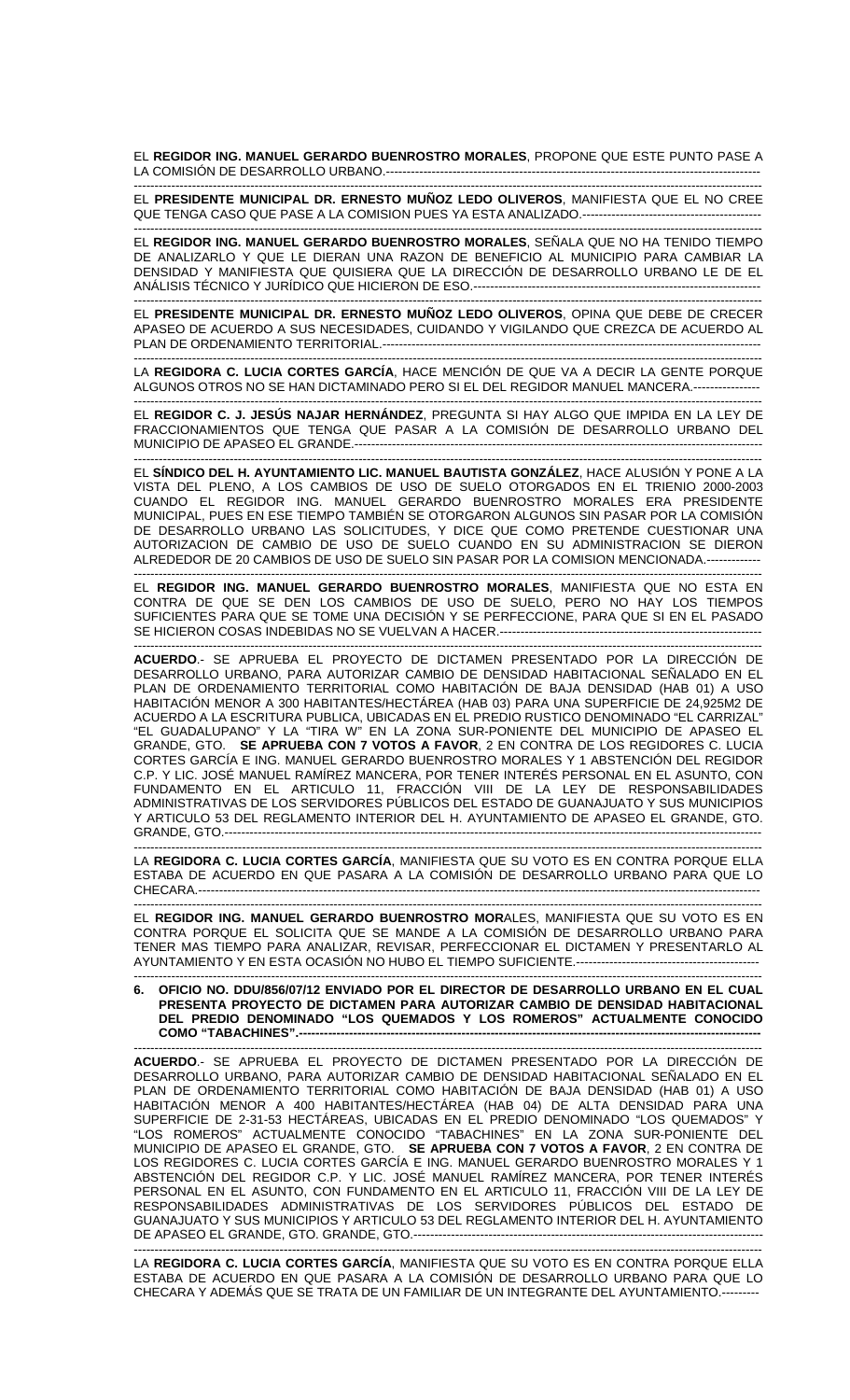------------------------------------------------------------------------------------------------------------------------------------------------------- EL **REGIDOR ING. MANUEL GERARDO BUENROSTRO MORALES**, MANIFIESTA QUE SU VOTO ES EN CONTRA PORQUE EL SOLICITA QUE SE MANDE A LA COMISIÓN DE DESARROLLO URBANO PARA TENER MAS TIEMPO PARA ANALIZAR, REVISAR, PERFECCIONAR EL DICTAMEN Y PRESENTARLO AL AYUNTAMIENTO Y EN ESTA OCASIÓN NO HUBO EL TIEMPO SUFICIENTE.--------------------------

------------------------------------------------------------------------------------------------------------------------------------------------------- **7. PRESENTACIÓN, ANÁLISIS Y APROBACIÓN EN SU CASO DE LA 2ª MODIFICACIÓN AL PRONÓSTICO DE INGRESOS Y PRESUPUESTO DE EGRESOS DEL MUNICIPIO DE APASEO EL GRANDE, GTO., EJERCICIO 2012.---**

------------------------------------------------------------------------------------------------------------------------------------------------------- EL **PRESIDENTE MUNICIPAL DR. ERNESTO MUÑOZ LEDO OLIVEROS**, PROPONE QUE SE VAYA A COMISION DE HACIENDA PARA SU ANALISIS Y EN SU CASO APROBACION Y QUE SE ADHIERAN LOS REGIDORES QUE QUIERAN PARTICIPAR AUNQUE NO SEAN MIEMBROS DE LA COMISIÓN.--------------------

------------------------------------------------------------------------------------------------------------------------------------------------------- **ACUERDO**.- SE APRUEBA QUE LA 2ª MODIFICACIÓN AL PRONÓSTICO DE INGRESOS Y PRESUPUESTO DE EGRESOS DEL MUNICIPIO DE APASEO EL GRANDE, GTO., EJERCICIO 2012, PASE A LA COMISIÓN DE HACIENDA, PATRIMONIO Y CUENTA PUBLICA, PARA SU ANÁLISIS Y POSTERIOR DICTAMEN. **SE APRUEBA POR UNANIMIDAD**.------------------------------------------------------------------------------------------------------------

**8. SOLICITUD DE VIABILIDAD PARA PRESTAR EL SERVICIO DE SEGURIDAD PRIVADA POR PARTE DE**  LA EMPRESA SERVICIOS DE ALTO RENDIMIENTO EN SEGURIDAD PRIVADA SEO, S.A. DE C.V.---

------------------------------------------------------------------------------------------------------------------------------------------------------- **ACUERDO**.- SE APRUEBA QUE LA SOLICITUD DE VIABILIDAD PARA PRESTAR EL SERVICIO DE SEGURIDAD PRIVADA POR PARTE DE LA EMPRESA SERVICIOS DE ALTO RENDIMIENTO EN SEGURIDAD PRIVADA SEO, S.A. DE C.V., PASE A LA COMISIÓN DE SEGURIDAD, TRANSITO, TRANSPORTE Y PROTECCIÓN CIVIL PARA SU ANÁLISIS Y POSTERIOR DICTAMEN. **SE APRUEBA POR UNANIMIDAD**.-----------------------------------------------------------------------------------------------------------------------------------

------------------------------------------------------------------------------------------------------------------------------------------------------- SOLICITUD DE EXPEDICIÓN DE PERMISOS EVENTUALES PARA LAS RUTAS: XIX "LA NORITA-**FUENTES DEL BALVANERA-APASEO EL GRANDE", "FRACCIONAMIENTO LA ESTANCIA-LIMITES CON EL ESTADO DE QUERÉTARO" Y XVIII LA NORITA-FUENTES DE BALVANERA-LIMITES DEL ESTADO DE QUERÉTARO, POR PARTE DEL REPRESENTANTE LEGAL DE LA EMPRESA "AUTOBUSES PRESIDENTE JUÁREZ, S.A. DE C.V."-----------------------------------------------------------------------** 

------------------------------------------------------------------------------------------------------------------------------------------------------- **ACUERDO**.- SE APRUEBA QUE LA SOLICITUD DE EXPEDICIÓN DE PERMISOS EVENTUALES PARA LAS RUTAS: XIX "LA NORITA-FUENTES DEL BALVANERA-APASEO EL GRANDE", "FRACCIONAMIENTO LA ESTANCIA-LIMITES CON EL ESTADO DE QUERÉTARO" Y XVIII LA NORITA-FUENTES DE BALVANERA-LIMITES DEL ESTADO DE QUERÉTARO, POR PARTE DEL REPRESENTANTE LEGAL DE LA EMPRESA "AUTOBUSES PRESIDENTE JUÁREZ, S.A. DE C.V.", PASE A LA COMISIÓN DE SEGURIDAD PUBLICA, TRANSITO, TRANSPORTE Y PROTECCIÓN CIVIL PARA SU ANÁLISIS Y POSTERIOR DICTAMEN. **SE APRUEBA POR UNANIMIDAD.--------**

- ------------------------------------------------------------------------------------------------------------------------------------------------------- **10. DICTAMEN DE COMISIONES.-**A). COMITÉ DE ADQUISICIONES, ENAJENACIONES, ARRENDAMIENTOS Y CONTRATACIÓN DE SERVICIOS.---
	- **B). COMISIÓN DE HACIENDA, PATRIMONIO Y CUENTA PUBLICA.---------------------------------------------------------------------**
	- **C). COMISIÓN DE GOBIERNO, REGLAMENTOS Y JUSTICIA MUNICIPAL.------------------------------------------------------------**

**D). COMISIÓN DE TRANSITO, TRANSPORTE Y PROTECCIÓN CIVIL.--**

**E). COMISIÓN ESPECIAL PARA TRATAR LOS ASUNTOS RELACIONADOS CON LA COMISIÓN FEDERAL DE ELECTRICIDAD.---**-------------------------------------------------------------------------------------------------------------------------------------------------------

**A). COMITÉ DE ADQUISICIONES, ENAJENACIONES, ARRENDAMIENTOS Y CONTRATACION DE**  SERVICIOS.--

------------------------------------------------------------------------------------------------------------------------------------------------------- **1**.- EL **SECRETARIO DEL H. AYUNTAMIENTO LIC. JUAN ANTONIO GARCÍA OLIVEROS**, DA LECTURA AL ACTA NO. 52ª DE FECHA 10 DE JULIO DE 2012, DEL COMITÉ DE ADQUISICIONES, ENAJENACIONES, ARRENDAMIENTOS Y CONTRATACIÓN DE SERVICIOS DEL MUNICIPIO DE APASEO EL GRANDE, GTO., EN LAS CUALES SE APROBARON LOS SIGUIENTES ACUERDOS: **52.I** ANALIZADAS Y DISCUTIDAS LAS COTIZACIONES PRESENTADAS, ÉSTE COMITÉ APRUEBA POR UNANIMIDAD AUTORIZAR A LA DIRECCIÓN DE SEGURIDAD PÚBLICA, VIALIDAD Y TRANSPORTE A ADQUIRIR CON EL PROVEEDOR **GIRAMSA, S.A. DE C.V.** LO SIGUIENTE: 10 (DIEZ) CHALECO BALÍSTICO NIVEL III A, TIPO TÁCTICO, CONTRA TODO TIPO DE ARMAS CORTAS DE ACUERDO A LA NORMA NIJ STANDAR 0101.04 Y NIJ 2005 INTERIM REQUIREMENTS DEL INSTITUTO DE JUSTICIA DE LOS ESTADOS UNIDOS DE NORTEAMÉRICA, CON PROTECCIÓN EN PARTE DEL FRENTE, ESPALDA, COSTADOS, HOMBROS Y CUELLO A UN COSTO DE \$ 58,500.00 (CINCUENTA Y OCHO MIL QUINIENTOS PESOS 00/100 MN) MAS 16% DE IVA \$ 9,360.00 (NUEVE MIL TRESCIENTOS SESENTA PESOS 00/100 MN) **DANDO UN TOTAL DE LA COMPRA DE \$ 67,860.00 (SESENTA Y SIETE MIL OCHOCIENTOS SESENTA PESOS 00/100 MN).** EN RELACIÓN A LA SOLICITUD DEL DIRECTOR DE SEGURIDAD PÚBLICA, EL COMITÉ BASA LA ADJUDICACIÓN DE LOS CHALECOS PARA LA CITADA DIRECCIÓN LOS LLAMADOS "TÁCTICOS" NIVEL DE PROTECCIÓN III A TAL Y COMO LO SEÑALA EN LA SOLICITUD DE COTIZACIÓN. SE DEJA LA POSIBILIDAD DE ADQUIRIR MAS CHALECOS EN VIRTUD DEL PRESUPUESTO ASIGNADO Y LA COMPRA HECHA AL PROVEEDOR GIRAMSA, S.A. DE C.V. POR LA CANTIDAD DE \$ 67,860.00 Y CUYO RECURSO PRESUPUESTADO ES DE \$ 103,710.80. PARA CUBRIR EL PAGO DE ESTA ADQUISICIÓN SE TOMARÁ DE LA CUENTA RAMO XXXIII, PARTIDA 1.7.0.2.5511 DENOMINADA EQUIPO DE DEFENSA Y SEGURIDAD, FF F212, UR C0600, P 33.00, AF 2.2.1 **52.II** ANALIZADAS Y DISCUTIDAS LAS COTIZACIONES PRESENTADAS, ÉSTE COMITÉ APRUEBA POR UNANIMIDAD AUTORIZAR A LA DIRECCIÓN DE SEGURIDAD PÚBLICA, VIALIDAD Y TRANSPORTE A CONTRATAR EL SEGURO DE VIDA PARA 142 (CIENTO CUARENTA Y DOS) PERSONAS CON UNA SUMA ASEGURADA DE \$ 150,000.00 (CIENTO CINCUENTA MIL PESOS 00/100 MN), CON EL PRESTADOR DE SERVICIO **SEGUROS ARGOS, S.A. DE C.V.,** DISTRIBUIDOS DE LA SIGUIENTE MANERA: 6 (SEIS) COORDINADOR ADMINISTRATIVO CON UNA PRIMA DE \$ 4,858.26 (CUATRO MIL OCHOCIENTOS CINCUENTA Y OCHO PESOS 26/100 MN), 6 (SEIS) RADIO OPERADOR 66 CON UNA PRIMA DE \$ 3,104.72 (TRES MIL CIENTO CUATRO PESOS 72/100 MN), 5 (CINCO) COMANDANTE Y OFICIALES CON UNA PRIMA DE \$ 2,410.37 (DOS MIL CUATROCIENTOS DIEZ PESOS 37/100 MN), 102 (CIENTO DOS) POLICÍA PREVENTIVO CON UNA PRIMA DE \$ 140,301.45 (CIENTO CUARENTA MIL TRESCIENTOS UN PESOS 45/100 MN), 10 (DIEZ) AGENTE DE TRÁNSITO CON UNA PRIMA DE \$ 13,768.05 (TRECE MIL SETECIENTOS SESENTA Y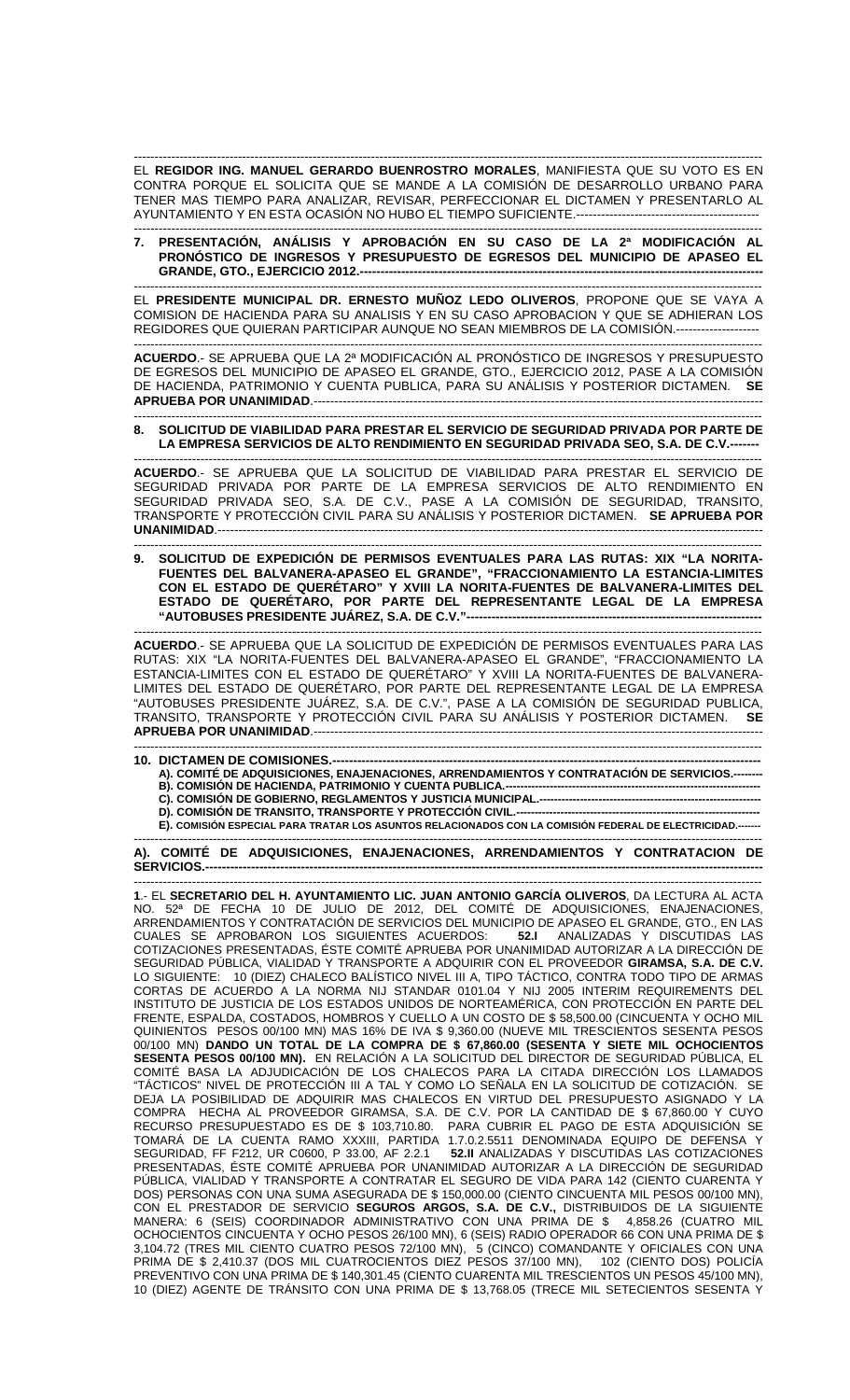OCHO PESOS 05/100 MN), 13 BOMBERO Y PROTECCIÓN CIVIL CON UNA PRIMA DE \$ 15,844.82 (QUINCE MIL OCHOCIENTOS CUARENTA Y CUATRO PESOS 82/100 MN), **DANDO UN TOTAL DE LA CONTRATACIÓN DE SEGURO POR \$ 180,287.67 (CIENTO OCHENTA MIL DOSCIENTOS OCHENTA Y SIETE PESOS 67/100 MN) COSTO NETO.** PARA CUBRIR EL PAGO DE ESTA CONTRATACIÓN SE HARÁ MEDIANTE LA CUENTA RAMO XXXIII, FONDO II 2012, PARTIDA 5.1.1.4.1441 DENOMINADA SEGUROS, FF F212, UR C0600, P 33.00, AF 2.2.1., ACTA QUE SE ANEXA AL APÉNDICE DE LA PRESENTE SESIÓN.--------------------------------------------------------------------

------------------------------------------------------------------------------------------------------------------------------------------------------- **ACUERDO**.- SE APRUEBAN LOS ACUERDOS TOMADOS EN EL ACTA NO 52ª DE FECHA 20 DE JULIO DE 2012, DEL COMITÉ DE ADQUISICIONES, ENAJENACIONES, ARRENDAMIENTOS Y CONTRATACIÓN DE SERVICIOS DEL MUNICIPIO DE APASEO EL GRANDE, GTO. **SE APRUEBA POR UNANIMIDAD**.---------------

### ------------------------------------------------------------------------------------------------------------------------------------------------------- **B). COMISIÓN DE HACIENDA, PATRIMONIO Y CUENTA PUBLICA.----**

------------------------------------------------------------------------------------------------------------------------------------------------------- **1**.- EL **SECRETARIO DEL H. AYUNTAMIENTO LIC. JUAN ANTONIO GARCÍA OLIVEROS**, DA LECTURA AL DICTAMEN NO. CHPyCP/15/07/2012 RELATIVO AL INFORME DE ACTIVIDADES DE LA CONTRALORÍA MUNICIPAL CORRESPONDIENTE AL PERIODO DEL 11 DE FEBRERO AL 10 DE ABRIL DE 2012; INFORME DE ACTIVIDADES DE LA CONTRALORÍA MUNICIPAL CORRESPONDIENTE AL PERIODO 11 DE ABRIL AL 10 DE JUNIO DE 2012; OFICIO NO. TM/19272012 ENVIADO POR EL ENCARGADO DE DESPACHO DE LA TESORERÍA MUNICIPAL RELATIVO A OFICIO DGSJ/DV/323/2012 EN EL CUAL EL DIRECTOR DE DERECHO DE VÍA DE LA SECRETARIA DE OBRA PUBLICA DEL ESTADO SOLICITA LA CONDONACIÓN TOTAL DE PAGO DE IMPUESTO PREDIAL Y SOLICITUD DE GRATIFICACIÓN PARA LOS MIEMBROS DEL CONSEJO DE DESARROLLO RURAL SUSTENTABLE DE APASEO EL GRANDE, EN EL CUAL SE RESUELVE LO SIGUIENTE: **PRIMERO**.- ESTA COMISIÓN RESULTÓ COMPETENTE PARA CONOCER DE LOS PRESENTES ASUNTOS DE CONFORMIDAD AL ARTÍCULO INVOCADO EN EL PROEMIO DEL PRESENTE DICTAMEN. **SEGUNDO.**- RESPECTO AL **1°.** PUNTO DEL PRESENTE DICTAMEN, DONDE EL H. AYUNTAMIENTO SE DA POR ENTERADO DEL INFORME DE ACTIVIDADES DE LA CONTRALORÍA MUNICIPAL, PERÍODO 11 DE FEBRERO AL 10 DE ABRIL DE 2012, SE REALIZÓ EL ANÁLISIS DEL MISMO.

LA COMISIÓN DE HACIENDA, PATRIMONIO Y CUENTA PÚBLICA RECOMIENDA AL PLENO DEL H. AYUNTAMIENTO REALIZAR LAS SIGUIENTES ACCIONES A FIN DE DAR SEGUIMIENTO A LAS OBSERVACIONES EMITIDAS POR EL ÓRGANO DE CONTROL INTERNO, CONTRALORÍA MUNICIPAL EN SU INFORME DE ACTIVIDADES DEL PERÍODO 11 DE FEBRERO AL 10 DE ABRIL DE 2012:

- A) SE SOLICITE AL ENCARGADO DE DESPACHO DE LA TESORERÍA MUNICIPAL, C.P. GUSTAVO HUERTA GARCÍA LA SOLVENTACIÓN AL PLIEGO DE OBSERVACIONES Y RECOMENDACIONES DE LOS MESES SIGUIENTES:
	- NOVIEMBRE 2011 CHEQUE NO. 2957, 2976

- DICIEMBRE 2012 CHEQUE NO. 2991, 21040, 3103, 21089, 21079, 21118, 642, 651, 711, 731. INFORMANDO AL H. AYUNTAMIENTO DEL AVANCE.

B) SE SOLICITE AL DIRECTOR DE SEGURIDAD PÚBLICA C. J. JESÚS SALGADO MARTÍNEZ LA SOLVENTACIÓN DE OBSERVACIONES EMITIDAS POR EL ÓRGANO DE CONTROL INTERNO OFICIO CM/168/04/12.

INFORMANDO AL H. AYUNTAMIENTO DEL AVANCE.

- C) SE SOLICITE A REGIDORES, AL ENCARGADO DE DESPACHO DE LA TESORERÍA MUNICIPAL, AL DIRECTOR DE FISCALIZACIÓN, AL DIRECTOR DE DESARROLLO URBANO, AL DIRECTOR DE DESARROLLO RURAL, AL DIRECTOR DE DESARROLLO ECONÓMICO, AL DIRECTOR DE DESARROLLO SOCIAL, AL DIRECTOR DE OBRAS PÚBLICAS, Y DIRECTOR DE CASA DE LA CULTURA, LA SOLVENTACIÓN DE LAS OBSERVACIONES CONTENIDAS EN EL OFICIO CM/169/04/12 EMITIDO POR EL ÓRGANO DE CONTROL INTERNO.
- INFORMANDO AL H. AYUNTAMIENTO DEL AVANCE.

EN LO REFERENTE A LAS OBSERVACIONES A LA OBRA PÚBLICA CONTENIDAS EN EL INFORME DE ACTIVIDADES DE LA CONTRALORÍA MUNICIPAL PERÍODO 11 DE FEBRERO AL 10 DE ABRIL 2012, LA COMISIÓN DE HACIENDA, PATRIMONIO Y CUENTA PÚBLICA, RECOMIENDA AL PLENO DEL AYUNTAMIENTO: SE SOLICITE AL DIRECTOR DE OBRAS PÚBLICAS MUNICIPALES ING. LUIS LÓPEZ HERRERA, LA SOLVENTACIÓN DE LAS OBSERVACIONES Y RECOMENDACIONES CONTENIDAS EN EL INFORME DE CONTRALORÍA MUNICIPAL PERÍODO ANTES SEÑALADO, EN LOS OFICIOS SIGUIENTES:

- OFICIO CM/080/02/12
- OFICIO CM/081/02/12
- OFICIO CM/079/02/12
- OFICIO CM/079-A/02/12
- OFICIO CM/088/02/12
- OFICIO CM/101/03/12
- OFICIO CM/103/03/12
- OFICIO CM/104/03/12
- OFICIO CM/102/03/12
- OFICIO CM/105/03/12 - OFICIO CM/111/03/12
- OFICIO CM/110/03/12
- OFICIO CM/125/03/12
- OFICIO CM/133/03/12
- OFICIO CM/136/03/12
- OFICIO CM/136-A/03/12
- OFICIO CM/148/03/12
- OFICIO CM/154/03/12
- OFICIO CM/153/03/12
- OFICIO CM/156/03/12
- OFICIO CM/158/04/12
- OFICIO CM/159/04/12 - OFICIO CM/160/04/12

INFORMANDO AL H. AYUNTAMIENTO DEL AVANCE.

**TERCERO.-** RESPECTO AL **2°.** PUNTO DEL PRESENTE DICTAMEN, DONDE EL H. AYUNTAMIENTO SE DA POR ENTERADO DEL INFORME DE ACTIVIDADES DE LA CONTRALORÍA MUNICIPAL, PERÍODO 11 DE ABRIL AL 10 DE JUNIO 2012, SE REALIZÓ EL ANÁLISIS DEL MISMO. LA COMISIÓN DE HACIENDA, PATRIMONIO Y CUENTA PÚBLICA, RECOMIENDA AL PLENO DEL H. AYUNTAMIENTO REALIZAR LAS SIGUIENTES ACCIONES A FIN DE DAR SEGUIMIENTO A LAS OBSERVACIONES EMITIDAS POR EL ÓRGANO DE CONTROL INTERNO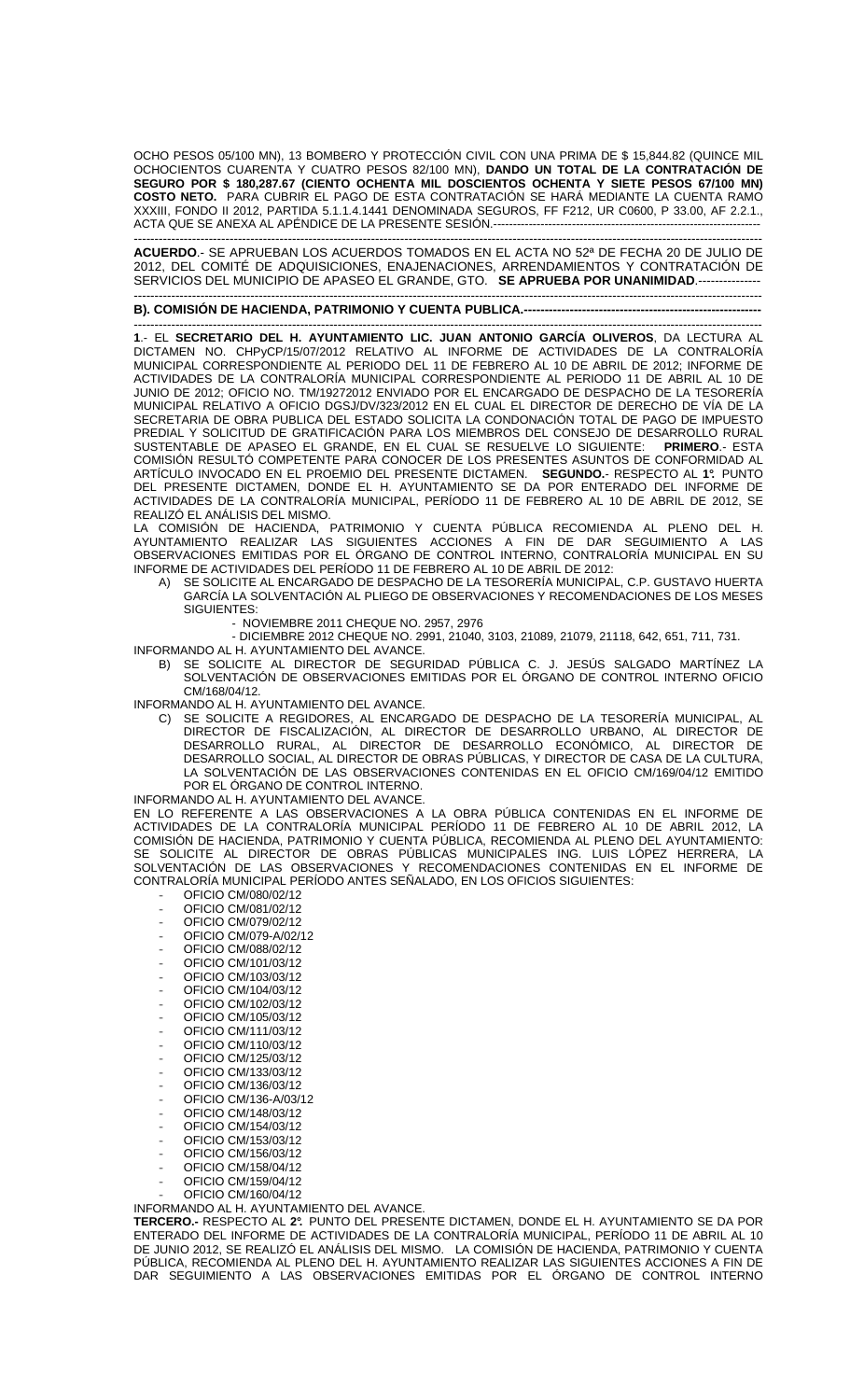CONTRALORÍA MUNICIPAL, EN SU INFORME DE ACTIVIDADES DEL PERÍODO 11 DE ABRIL AL 10 DE JUNIO DE  $2012.$  A)

- SE SOLICITE AL ENCARGADO DE DESPACHO DE LA TESORERÍA MUNICIPAL C.P. GUSTAVO HUERTA GARCÍA LA SOLVENTACIÓN AL PLIEGO DE OBSERVACIONES Y RECOMENDACIONES DE LOS MESES SIGUIENTES:
	- ENERO 2012 CHEQUE NO. 3209, 3211, 3283, 111, 737.

INFORMANDO AL H. AYUNTAMIENTO DEL AVANCE.

B) EN LO REFERENTE A LAS OBSERVACIONES A LA OBRA PÚBLICA CONTENIDAS EN EL INFORME DE ACTIVIDADES DE LA CONTRALORÍA MUNICIPAL DEL PERÍODO 11 DE ABRIL AL 10 DE JUNIO DE 2012, LA COMISIÓN DE HACIENDA, PATRIMONIO Y CUENTA PÚBLICA RECOMIENDA AL PLENO DEL H. AYUNTAMIENTO:

SE SOLICITE AL DIRECTOR DE OBRAS PÚBLICAS ING. LUIS LÓPEZ HERRERA, LA SOLVENTACIÓN DE LAS OBSERVACIONES Y RECOMENDACIONES CONTENIDAS EN EL INFORME DE LA CONTRALORÍA MUNICIPAL DEL PERÍODO ANTES SEÑALADO, EN LOS OFICIOS SIGUIENTES:

- OFICIO CM/175/04/12
- OFICIO CM/176/04/12
- OFICIO CM/182/04/12 - OFICIO CM/186/04/12
- OFICIO CM/193/04/12
- OFICIO CM/192/04/12
- OFICIO CM/219/04/12
- OFICIO CM/229/04/12
- OFICIO CM/230/04/12 - OFICIO CM/246/05/12
- OFICIO CM/247/05/12
- OFICIO CM/248/05/12
- OFICIO CM/250/05/12
- OFICIO CM/254/05/12
- OFICIO CM/256/05/12
- OFICIO CM/264/05/12
- OFICIO CM/266/05/12
- OFICIO CM/271/06/12

INFORMANDO AL H. AYUNTAMIENTO DEL AVANCE.

**CUARTO.-** RESPECTO DEL **3°** PUNTO DEL PRESENTE DICTAMEN, DERIVADO DEL OFICIO NO. DGSJ/DV/323/2012 FIRMADO POR EL LIC. RODRIGO MEDINA MUÑOZ, DIRECTOR DE DERECHO DE VÍA DE LA SECRETARÍA DE OBRA PÚBLICA, DONDE SOLICITA LA CONDONACIÓN TOTAL DE PAGO DEL IMPUESTO PREDIAL. DERIVADO DEL ANÁLISIS DEL MISMO, ESTA COMISIÓN DE HACIENDA, PATRIMONIO Y CUENTA PÚBLICA CONJUNTAMENTE CON LA COMISIÓN DE DESARROLLO URBANO Y PRESERVACIÓN ECOLÓGICA, ACUERDAN PROPONER AL H. AYUNTAMIENTO QUE CON FUNDAMENTO EN EL ART. 161 DE LA LEY DE HACIENDA PARA LOS MUNICIPIOS DEL ESTADO DE GUANAJUATO EN SU ÚLTIMO PÁRRAFO ESTABLECE "Quedan exentos de pago de este impuesto los bienes de dominio público de la Federación, del Estado y los Municipios, salvo que tales bienes sean utilizados por entidades paraestatales, o por particulares, bajo cualquier título, para fines administrativos o propósitos distintos a los de su objeto público". Y TENIENDO A LA VISTA EL CONVENIO DE AFECTACIÓN POR CAUSA DE UTILIDAD PÚBLICA NÚMERO CONV/SOP/AFECT/CEL/2009-185 DE FECHA 15 DE ABRIL DE 2010, QUE CELEBRAN POR UNA PARTE, EL GOBIERNO DEL ESTADO DE GUANAJUATO, POR CONDUCTO DE LA SECRETARÍA DE OBRA PÚBLICA, REPRESENTADA EN ESTE ACTO, POR SU TITULAR EL C. ING. GENARO CARREÑO MURO, A QUIEN EN LO SUCESIVO SE LE DENOMINARÁ "LA SECRETARÍA", Y POR LA OTRA, EL C. JAIME HERNÁNDEZ GALLEGO, PRESIDENTE DEL CONSEJO DE ADMINISTRACIÓN Y APODERADO LEGAL DE LA PERSONA MORAL DENOMINADA INMOBILIARIA DOS PLAZAS, S.A. DE C.V., A QUIEN EN LO SUCESIVO SE LE DENOMINARÁ "EL PARTICULAR", POR LO QUE SE DESPRENDE QUE GOBIERNO DEL ESTADO DE GUANAJUATO A TRAVÉS DEL TITULAR DE LA SECRETARÍA DE OBRA PÚBLICA DEL ESTADO DE GUANAJUATO ING. GENARO MURO C. ADQUIRIÓ EL TERRENO, DESCRITO EN EL CONVENIO, CON UNA SUPERFICIE DE 90,279.61 M2 CON EL FIN DE REALIZAR LA CONSTRUCCIÓN DEL LIBRAMIENTO CARRETERO ARCO NORTE DE LA CIUDAD DE CELAYA Y QUE DESDE ESA FECHA TIENE LA POSESIÓN FÍSICA Y LEGAL DEL INMUEBLE. POR LO TANTO ES PROCEDENTE LO SEÑALADO EN EL ART. 161 DE LA LEY DE HACIENDA PARA LOS MUNICIPIOS DEL ESTADO DE GUANAJUATO DESCRITO EN LÍNEAS ARRIBA, EN RELACIÓN A LA EXENCIÓN SOLICITADA EN EL OFICIO TM/192/2012 RELATIVO AL PAGO DE IMPUESTO PREDIAL DE LAS PARCELAS AFECTADAS POR EL DERECHO DE VÍA DEL LIBRAMIENTO MENCIONADO EN EL OFICIO DE SOLICITUD. **QUINTO**.- RESPECTO DEL **4°** PUNTO DEL PRESENTE DICTAMEN, EN RELACIÓN AL OFICIO SIN NÚMERO FIRMADO POR LOS INTEGRANTES DEL CONSEJO DE DESARROLLO RURAL SUSTENTABLE DE APASEO EL GRANDE DONDE SOLICITAN GRATIFICACIÓN PARA LOS MIEMBROS DEL CONSEJO DE DESARROLLO RURAL SUSTENTABLE DE APASEO EL GRANDE. DERIVADO DEL ANÁLISIS DEL MISMO ESTA COMISIÓN DE HACIENDA, PATRIMONIO Y CUENTA PÚBLICA, CONJUNTAMENTE CON LA COMISIÓN DE DESARROLLO RURAL Y FOMENTO AGROPECUARIO, ACUERDA PROPONER AL H. AYUNTAMIENTO ENVIARLES UN OFICIO A LOS MIEMBROS DE DICHO CONSEJO INFORMÁNDOLES QUE NO EXISTE DISPONIBILIDAD PRESUPUESTAL PARA EL PAGO DE LA GRATIFICACIÓN SOLICITADA. **SEXTO.-** ESTA COMISIÓN DE HACIENDA, PATRIMONIO Y CUENTA PÚBLICA, PONE A CONSIDERACIÓN DE ESTE H. AYUNTAMIENTO EL PRESENTE DICTAMEN PARA SU APROBACIÓN O LO CONDUCENTE.--------------------------------

------------------------------------------------------------------------------------------------------------------------------------------------------- **ACUERDO**.- SE APRUEBA EL DICTAMEN NO. CHPyCP/15/07/2012 DE LAS COMISIONES UNIDAS DE HACIENDA, PATRIMONIO Y CUENTA PUBLICA, DESARROLLO URBANO Y PRESERVACIÓN ECOLÓGICA Y DESARROLLO RURAL Y FOMENTO AGROPECUARIO, RELATIVO AL INFORME DE ACTIVIDADES DE LA CONTRALORÍA MUNICIPAL CORRESPONDIENTE AL PERIODO DEL 11 DE FEBRERO AL 10 DE ABRIL DE 2012; INFORME DE ACTIVIDADES DE LA CONTRALORÍA MUNICIPAL CORRESPONDIENTE AL PERIODO 11 DE ABRIL AL 10 DE JUNIO DE 2012; OFICIO NO. TM/19272012 ENVIADO POR EL ENCARGADO DE DESPACHO DE LA TESORERÍA MUNICIPAL RELATIVO A OFICIO DGSJ/DV/323/2012 EN EL CUAL EL DIRECTOR DE DERECHO DE VÍA DE LA SECRETARIA DE OBRA PUBLICA DEL ESTADO SOLICITA LA EXENCIÓN TOTAL DE PAGO DE IMPUESTO PREDIAL Y SOLICITUD DE GRATIFICACIÓN PARA LOS MIEMBROS DEL CONSEJO DE DESARROLLO RURAL SUSTENTABLE DE APASEO EL GRANDE. SE APRUEBA POR UNANIMIDAD.--------------------------------------------------------------------------------------------------------------------------------------------------------------------

**C). COMISIÓN DE GOBIERNO, REGLAMENTOS Y JUSTICIA MUNICIPAL.--**

------------------------------------------------------------------------------------------------------------------------------------------------------- **1**. EL **SECRETARIO DEL H. AYUNTAMIENTO LIC. JUAN ANTONIO GARCÍA OLIVEROS**, DA LECTURA AL DICTAMEN NO. CGRyJM/37/07/2012, RELATIVO A LA CIRCULAR NO. 188 ENVIADO POR LA COMISIÓN DE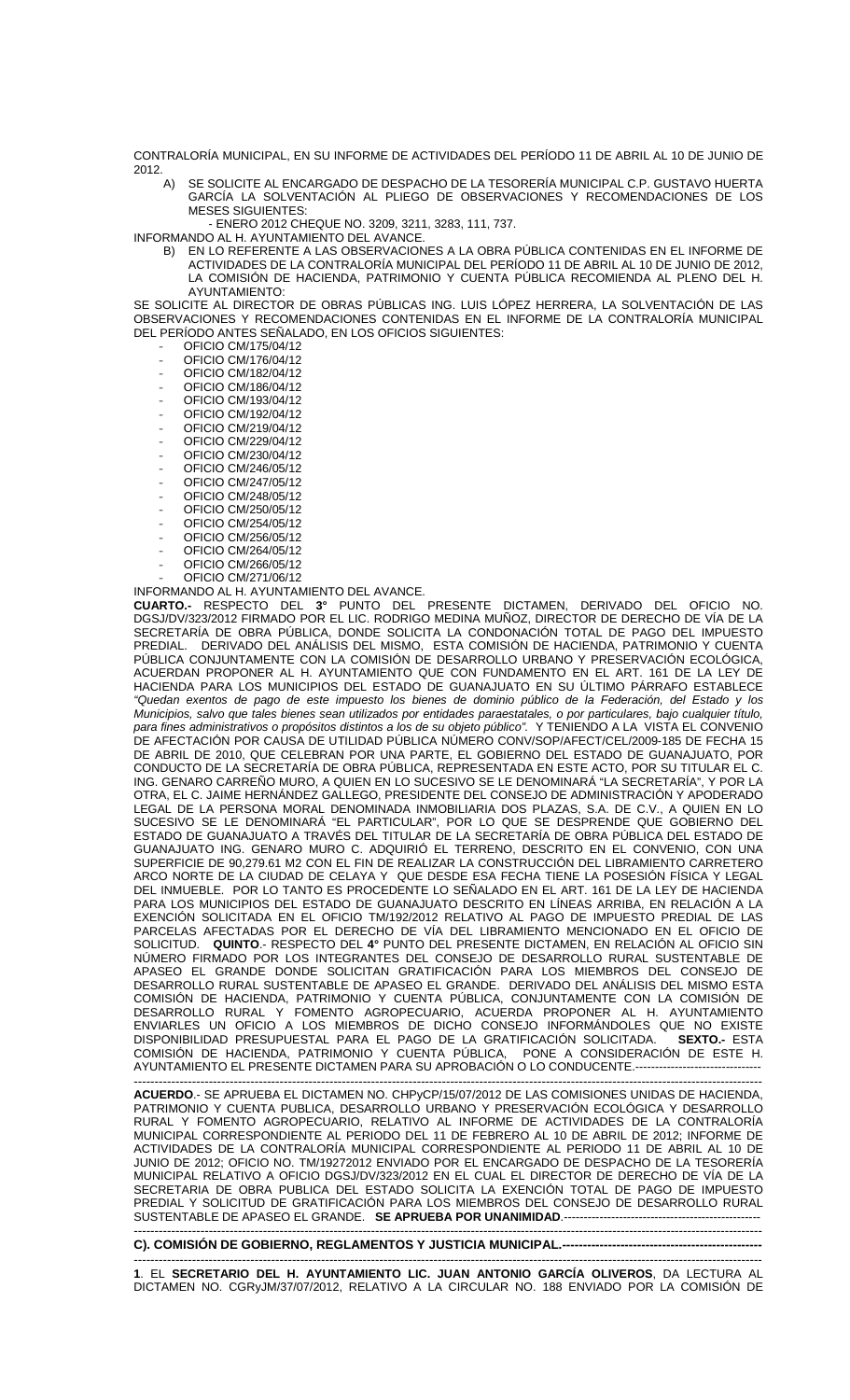EDUCACIÓN, CIENCIA Y TECNOLOGÍA Y CULTURA DEL H. CONGRESO DEL ESTADO EN EL CUAL ANEXA INICIATIVA DE REFORMAS Y ADICIONES A DIVERSOS ARTÍCULOS A LA LEY DE FOMENTO A LA INVESTIGACIÓN CIENTÍFICA, TECNOLÓGICA Y A LA INNOVACIÓN PARA EL ESTADO DE GUANAJUATO Y A LA LEY DE HACIENDA PARA EL ESTADO DE GUANAJUATO, EN EL CUAL SE RESUELVE LO SIGUIENTE. **PRIMERO**.- ESTA COMISIÓN RESULTÓ COMPETENTE PARA CONOCER DEL PRESENTE ASUNTO, DE CONFORMIDAD AL ARTÍCULO INVOCADO EN EL PROEMIO DEL PRESENTE DICTAMEN. **SEGUNDO.-** UNA VEZ ANALIZADAS LAS INICIATIVAS FORMULADAS POR LAS DIPUTADAS Y LOS DIPUTADOS INTEGRANTES DEL GRUPO PARLAMENTARIO DEL PARTIDO ACCIÓN NACIONAL DE LA SEXAGÉSIMA PRIMERA LEGISLATURA DEL H. CONGRESO DEL ESTADO DE GUANAJUATO RELATIVAS A LA LEY DE FOMENTO A LA INVESTIGACIÓN CIENTÍFICA, TECNOLÓGICA Y A LA INNOVACIÓN PARA EL ESTADO DE GUANAJUATO Y A LA LEY DE HACIENDA PARA EL ESTADO DE GUANAJUATO, ESTA COMISIÓN CONSIDERA QUE NO HAY NINGUNA OBSERVACIÓN O COMENTARIO AL RESPECTO. **TERCERO.-** EN VIRTUD DE LO ANTERIOR, ESTA COMISIÓN DE GOBIERNO, REGLAMENTOS Y JUSTICIA MUNICIPAL, TIENE A BIEN SOMETER A SU CONSIDERACIÓN LA APROBACIÓN DEL PRESENTE DICTAMEN EN LOS TÉRMINOS PROPUESTOS.", DICTAMEN QUE SE ANEXA AL APÉNDICE DEL ACTA DE LA PRESENTE SESIÓN.-----------------------------------------------------------------------------------------

------------------------------------------------------------------------------------------------------------------------------------------------------- **ACUERDO**.- SE APRUEBA EL DICTAMEN NO. CGRyJM/37/07/2012 DE LA COMISIÓN DE GOBIERNO, REGLAMENTOS Y JUSTICIA MUNICIPAL, EN EL CUAL SE CONSIDERA QUE NO HAY NINGUNA OBSERVACIÓN O COMENTARIO RELATIVO A LA CIRCULAR NO. 188 ENVIADO POR LA COMISIÓN DE EDUCACIÓN, CIENCIA Y TECNOLOGÍA Y CULTURA DEL H. CONGRESO DEL ESTADO EN EL CUAL ANEXA INICIATIVA DE REFORMAS Y ADICIONES A DIVERSOS ARTÍCULOS A LA LEY DE FOMENTO A LA INVESTIGACIÓN CIENTÍFICA, TECNOLÓGICA Y A LA INNOVACIÓN PARA EL ESTADO DE GUANAJUATO Y A LA LEY DE HACIENDA PARA EL ESTADO DE GUANAJUATO. SE APRUEBA POR UNANIMIDAD.--------------------------------

------------------------------------------------------------------------------------------------------------------------------------------------------- **2**. EL **SECRETARIO DEL H. AYUNTAMIENTO LIC. JUAN ANTONIO GARCÍA OLIVEROS**, DA LECTURA AL DICTAMEN NO. CGRyJM/38/07/2012 DE LA COMISIÓN DE GOBIERNO, REGLAMENTOS Y JUSTICIA MUNICIPAL, RELATIVO AL PROYECTO DE REGLAMENTO DE MEJORA REGULATORIA DEL MUNICIPIO DE APASEO EL GRANDE, GUANAJUATO, EN EL CUAL SE RESUELVE LO SIGUIENTE: **PRIMERO**.- ESTA COMISIÓN RESULTÓ COMPETENTE PARA CONOCER DEL PRESENTE ASUNTO, DE CONFORMIDAD AL ARTÍCULO INVOCADO EN EL PROEMIO DEL PRESENTE DICTAMEN. **SEGUNDO.-** UNA VEZ QUE ESTA COMISIÓN HA REALIZADO UN ANÁLISIS A LA PROPUESTA PLANTEADA, Y EN VIRTUD DE QUE YA EXISTE UN REGLAMENTO DE MEJORA REGULATORIA PARA EL MUNICIPIO DE APASEO EL GRANDE, GUANAJUATO, EL CUAL FUE APROBADO EN SESIÓN ORDINARIA NO. 79ª. POR EL AYUNTAMIENTO 2006-2009 EN FECHA 16 DE ABRIL DE 2009, SE DETERMINA QUE NO ES NECESARIO LLEVAR A CABO MODIFICACIONES AL MISMO, PUESTO QUE ESTÁ ADECUADO A LAS NECESIDADES Y REQUERIMIENTOS DE DICHO MUNICIPIO. **TERCERO.-** EN VIRTUD DE LO ANTERIOR, ESTA COMISIÓN DE GOBIERNO, REGLAMENTOS Y JUSTICIA MUNICIPAL, TIENE A BIEN SOMETER A SU CONSIDERACIÓN LA APROBACIÓN DEL PRESENTE DICTAMEN EN LOS TÉRMINOS PROPUESTOS.", DICTAMEN QUE SE ANEXA AL APÉNDICE DEL ACTA DE LA PRESENTE SESIÓN.---------------------------------------------

------------------------------------------------------------------------------------------------------------------------------------------------------- **ACUERDO**.- SE APRUEBA EL DICTAMEN NO. CGRyJM/38/07/2012 DE LA COMISIÓN DE GOBIERNO, REGLAMENTOS Y JUSTICIA MUNICIPAL, RELATIVO AL RELATIVO AL PROYECTO DE REGLAMENTO DE MEJORA REGULATORIA DEL MUNICIPIO DE APASEO EL GRANDE, GUANAJUATO, EN EL CUAL SE DETERMINA QUE NO ES NECESARIO LLEVAR A CABO MODIFICACIONES AL MISMO, PUESTO QUE ESTA ADECUADO A LAS NECESIDADES Y REQUERIMIENTOS DE DICHO MUNICIPIO. **SE APRUEBA POR UNANIMIDAD**.------------------------

-------------------------------------------------------------------------------------------------------------------------------------------------------

**D). COMISIÓN DE SEGURIDAD, TRANSITO, TRANSPORTE Y PROTECCIÓN CIVIL.---**

------------------------------------------------------------------------------------------------------------------------------------------------------- **1**. EL **SECRETARIO DEL H. AYUNTAMIENTO LIC. JUAN ANTONIO GARCÍA OLIVEROS**, DA LECTURA AL DICTAMEN NO. CSTTPC/20/07/12 RELATIVO A LA SOLICITUD DE AMPLIACIÓN DE SERVICIO EN LA RUTA XXII SAN JOSÉ AGUA AZUL-APASEO EL GRANDE, POR PARTE DEL C. MARTIN PÉREZ TORRES, EN EL CUAL SE RESUELVE LO SIGUIENTE: **PRIMERO.-** ESTA COMISIÓN RESULTÓ COMPETENTE PARA CONOCER DEL PRESENTE ASUNTO DE CONFORMIDAD AL ARTÍCULO INVOCADO EN EL PROEMIO DEL PRESENTE DICTAMEN. **SEGUNDO.**- COMO RESULTADO DEL ANÁLISIS A LA SOLICITUD PLANTEADA, ESTA COMISIÓN DETERMINA QUE ES VIABLE AUTORIZAR LA AMPLIACIÓN DEL SERVICIO EN LA RUTA XXII SAN JOSÉ AGUA AZUL – APASEO EL GRANDE A LOS C.C. MARTÍN PÉREZ TORRES Y J. RICARDO ANTONIO RAMÍREZ BUENROSTRO. **TERCERO.-** ASÍ MISMO ESTA COMISIÓN SOLICITA LA APROBACIÓN DEL H. AYUNTAMIENTO PARA QUE SE LLEVE A CABO UN CONVENIO ENTRE LOS C.C. MARTÍN PÉREZ TORRES Y J. RICARDO ANTONIO RAMÍREZ BUENROSTRO EN EL QUE QUEDEN ESTABLECIDAS LAS CONDICIONES BAJO LAS CUALES SE PRESTARÁ EL SERVICIO. **CUARTO.-** ESTA COMISIÓN DE SEGURIDAD, TRÁNSITO, TRANSPORTE Y PROTECCIÓN CIVIL PONE A CONSIDERACIÓN DE ESTE H. AYUNTAMIENTO EL PRESENTE DICTAMEN PARA SU APROBACIÓN O LO CONDUCENTE.", DICTAMEN QUE SE ANEXA AL APÉNDICE DEL ACTA DE LA PRESENTE SESIÓN.----------------------------------------------------------------------------------------------------------------------------------

------------------------------------------------------------------------------------------------------------------------------------------------------- **ACUERDO**.- SE APRUEBA EL DICTAMEN NO. CSTTPC/20/07/12 DE LA COMISIÓN DE SEGURIDAD PUBLICA, TRANSITO, TRANSPORTE Y PROTECCIÓN CIVIL, EN EL CUAL SE DETERMINA QUE ES VIABLE AUTORIZAR LA AMPLIACIÓN DEL SERVICIO EN LA RUTA XXII SAN JOSÉ AGUA AZUL-APASEO EL GRANDE A LOS CC. MARTIN PÉREZ TORRES Y J. RICARDO ANTONIO RAMÍREZ BUENROSTRO. **SE APRUEBA CON 9 VOTOS A FAVOR** Y 1 EN CONTRA DE LA REGIDORA C. LUCIA CORTES GARCÍA.----------------------------------------------------------------------------

------------------------------------------------------------------------------------------------------------------------------------------------------- LA **REGIDORA C. LUCIA CORTES GARCÍA**, MANIFIESTA QUE SU VOTO ES EN CONTRA PORQUE NO ESTA DE ACUERDO EN QUE SE MANEJEN MAS PERMISOS DE CONCESIONES Y AMPLIACIONES DE RUTA.----------------------------------------------------------------------------------------------------------------------------------------------

------------------------------------------------------------------------------------------------------------------------------------------------------- **2**. EL **SECRETARIO DEL H. AYUNTAMIENTO LIC. JUAN ANTONIO GARCÍA OLIVEROS**, DA LECTURA AL DICTAMEN NO. CSTTPC/21/07/12 RELATIVO A LA SOLICITUD DE AMPLIACIÓN DE SERVICIO EN LA RUTA XXIV ESTANCIA DEL LLANO-APASEO EL GRANDE, POR PARTE DEL C. MARTIN PÉREZ TORRES, EN EL CUAL SE RESUELVE LO SIGUIENTE: **PRIMERO.-** ESTA COMISIÓN RESULTÓ COMPETENTE PARA CONOCER DEL PRESENTE ASUNTO DE CONFORMIDAD AL ARTÍCULO INVOCADO EN EL PROEMIO DEL PRESENTE DICTAMEN. **SEGUNDO.**- COMO RESULTADO DEL ANÁLISIS A LA SOLICITUD PLANTEADA, ESTA COMISIÓN DETERMINA QUE ES VIABLE AUTORIZAR LA AMPLIACIÓN DEL SERVICIO EN LA RUTA XXIV ESTANCIA DEL LLANO HACIA EL SIFÓN A LOS C.C. MARTÍN PÉREZ TORRES Y J. RICARDO ANTONIO RAMÍREZ BUENROSTRO, TODA VEZ QUE ESTÁ DEBIDAMENTE JUSTIFICADA YA QUE CUBRIRÁ LAS NECESIDADES DE TRANSPORTE DE DICHA COMUNIDAD. **TERCERO.-** ASÍ MISMO ESTA COMISIÓN SOLICITA LA APROBACIÓN DEL H. AYUNTAMIENTO PARA QUE SE LLEVE A CABO UN CONVENIO ENTRE LOS C.C. MARTÍN PÉREZ TORRES Y J.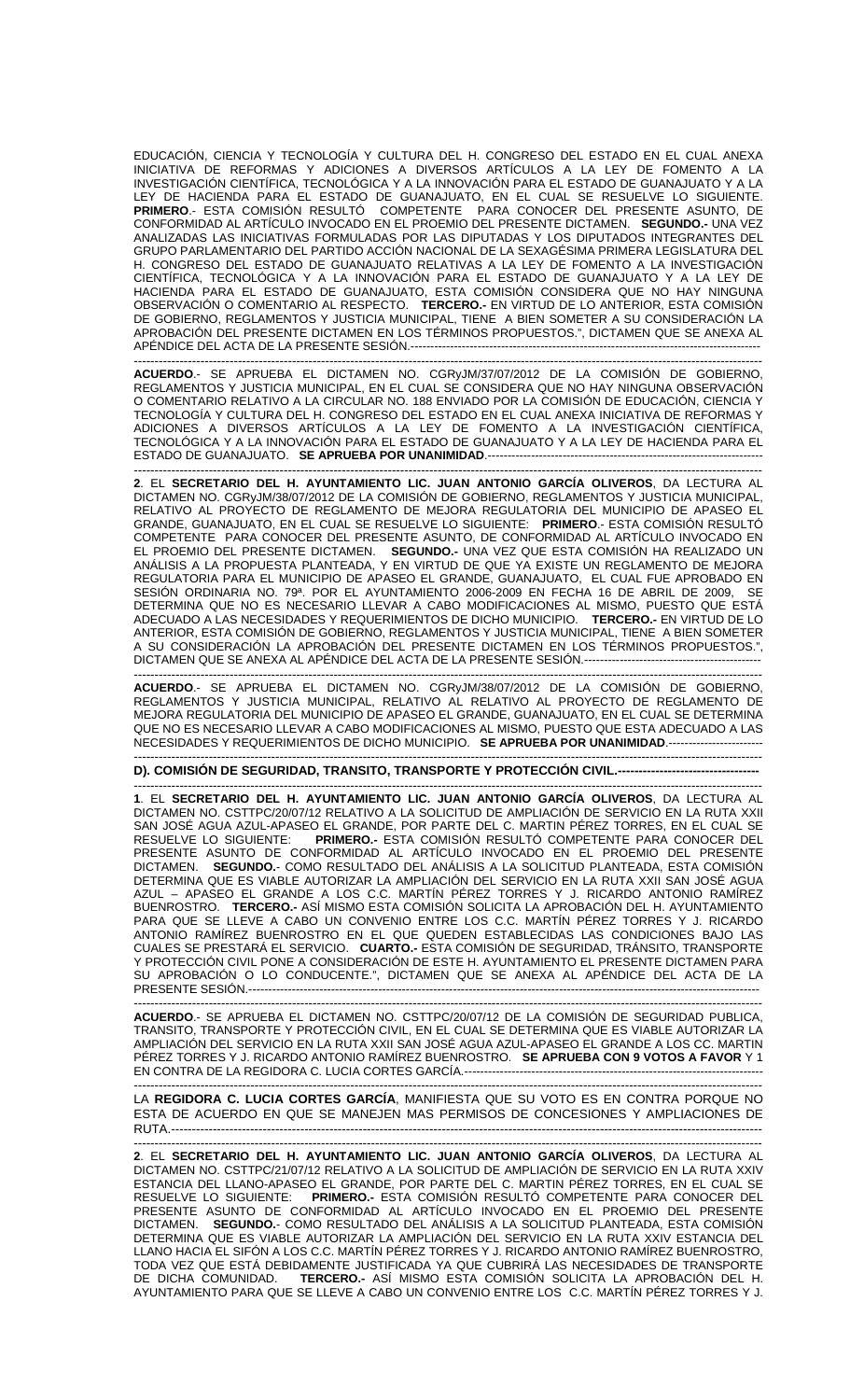RICARDO ANTONIO RAMÍREZ BUENROSTRO EN EL QUE QUEDEN ESTABLECIDAS LAS CONDICIONES BAJO LAS CUALES SE PRESTARÁ EL SERVICIO. **CUARTO.-** ESTA COMISIÓN DE SEGURIDAD, TRÁNSITO, TRANSPORTE Y PROTECCIÓN CIVIL PONE A CONSIDERACIÓN DE ESTE H. AYUNTAMIENTO EL PRESENTE DICTAMEN PARA SU APROBACIÓN O LO CONDUCENTE.", DICTAMEN QUE SE ANEXA AL APÉNDICE DEL ACTA DE LA PRESENTE SESIÓN.------------------------------------------------------------------------------------------------------------------------- -------------------------------------------------------------------------------------------------------------------------------------------------------

**ACUERDO**.- SE APRUEBA EL DICTAMEN NO. CSTTPC/21/07/12 DE LA COMISIÓN DE SEGURIDAD, TRANSITO, TRANSPORTE Y PROTECCIÓN CIVIL, EN EL CUAL SE DETERMINA QUE ES VIABLE AUTORIZAR LA AMPLIACIÓN DEL SERVICIO EN LA RUTA XXIV ESTANCIA DEL LLANO HACIA EL SIFÓN A LOS CC. MARTIN PÉREZ TORRES Y J. RICARDO ANTONIO RAMÍREZ BUENROSTRO, TODA VEZ QUE ESTA DEBIDAMENTE JUSTIFICADA YA QUE CUBRIRÁ LAS NECESIDADES DE TRANSPORTE DE DICHA COMUNIDAD. **SE APRUEBA CON 9 VOTOS A FAVOR** Y 1 EN CONTRA DE LA REGIDORA C. LUCIA CORTES GARCÍA.-----------------------------------

------------------------------------------------------------------------------------------------------------------------------------------------------- LA **REGIDORA C. LUCIA CORTES GARCÍA**, MANIFIESTA QUE SU VOTO ES EN CONTRA PORQUE NO ESTA DE ACUERDO EN QUE SE MANEJEN MAS PERMISOS DE CONCESIONES Y AMPLIACIONES DE RUTA.----------------------------------------------------------------------------------------------------------------------------------------------

------------------------------------------------------------------------------------------------------------------------------------------------------- **E). COMISIÓN ESPECIAL PARA TRATAR LOS ASUNTOS RELACIONADOS CON LA COMISIÓN FEDERAL DE ELECTRICIDAD.---**

------------------------------------------------------------------------------------------------------------------------------------------------------- **1**.- EL **SECRETARIO DEL H. AYUNTAMIENTO LIC. JUAN ANTONIO GARCÍA OLIVEROS**, DA LECTURA AL DICTAMEN NO. CEACFE/01/07/12 RELATIVA AL OFICIO NO. DE FECHA 11 DE ENERO DE 2011 PRESENTADA POR EL ING. VÍCTOR HUGO SOSA EQUIHUA, SUPERINTENDENTE DE ZONA CELAYA DE LA COMISIÓN FEDERAL DE ELECTRICIDAD EN LA QUE SOLICITA SE CONSIDERE POR PARTE DEL MUNICIPIO, LA DONACIÓN DE UN TERRENO CON SUPERFICIE DE 3500 M2 A 4500M2 DENTRO DE LA MANCHA URBANA DE LA CABECERA MUNICIPAL CON LA FINALIDAD DE REUBICAR LAS ACTUALES OFICINAS DE LA CFE DE ESTA CIUDAD, EN EL CUAL SE RESUELVE LO SIGUIENTE: **PRIMERO.-** Por lo anterior expuesto y si el H. Ayuntamiento considera aprobar la donación del predio propuesto, la Dirección de Desarrollo Urbano plantea que dentro del documento jurídico generado se establezcan las siguientes condiciones:

- 1. Que el destino del predio sea utilizado únicamente para la construcción y operación de las oficinas administrativas y los servicios que proporciona la CFE.
- 2. Se establezca que en un término de 1 año a partir de la firma de la Escritura a favor de la comisión Federal de Electricidad a más tardar el predio sea ocupado para el uso solicitado.
- 3. Se permita ejercer por parte del H. Ayuntamiento la revisión del bien inmueble donado con el fin de verificar el cumplimiento de las condiciones establecidas en el acuerdo.
- 4. Que el acuerdo tomado sea publicado en el Periódico Oficial del Gobierno del Estado en los términos establecidos dentro de la Ley Orgánica Municipal para el Estado de Guanajuato.
- 5. La CFE se compromete a donar a favor del Municipio de Apaseo el Grande, las actuales oficinas de la CFE ubicadas en la Calle de Cuauhtémoc y firmar las escrituras correspondientes en un plazo no mayor a 6 (seis) meses, en caso contrario esta donación se dejará sin efectos, y entregará la posesión del bien inmueble a más tardar en un año.

Se anexa al presente copia simple de:

- 1. Escritura Pública No. 15635 pasada ante la Fe del Notario Público No. 23 Lic. Gustavo Ochoa Rodríguez.
- 2. Solicitud presentada por el Ing. Víctor Hugo Sosa Equihua Superintendente de Zona CFE.
- 3. Plano de localización.

**SEGUNDO.-** En virtud de lo anterior, esta Comisión Especial para tratar los asuntos relacionados con la Comisión Federal de Electricidad del H. Ayuntamiento de Apaseo el Grande, Guanajuato; tiene a bien someter a su consideración aprobar el presente dictamen en los términos propuestos.", DICTAMEN QUE SE ANEXA AL APÉNDICE DEL ACTA DE LA PRESENTE SESIÓN.------------------------------------------------------------------------------------------------------------------------------

------------------------------------------------------------------------------------------------------------------------------------------------------- **ACUERDO.-** SE APRUEBA EL DICTAMEN NO. CEACFE/01/07/12 DE LA COMISIÓN ESPECIAL PARA TRATAR LOS ASUNTOS RELACIONADOS CON LA COMISIÓN FEDERAL DE ELECTRICIDAD RELATIVO A AL OFICIO NO. DE FECHA 11 DE ENERO DE 2011 PRESENTADA POR EL ING. VÍCTOR HUGO SOSA EQUIHUA, SUPERINTENDENTE DE ZONA CELAYA DE LA COMISIÓN FEDERAL DE ELECTRICIDAD EN LA QUE SOLICITA SE CONSIDERE POR PARTE DEL MUNICIPIO, LA DONACIÓN DE UN TERRENO CON SUPERFICIE DE 3500 M2 A 4500M2 DENTRO DE LA MANCHA URBANA DE LA CABECERA MUNICIPAL CON LA FINALIDAD DE REUBICAR LAS ACTUALES OFICINAS DE LA CFE DE ESTA CIUDAD. **SE APRUEBA POR UNANIMIDAD**.-----------------------------

# **11. ASUNTOS GENERALES.--------------------------------------------------------------------------------------------------------------**

### ------------------------------------------------------------------------------------------------------------------------------------------------------- **I.- INTERVENCION DEL SECRETARIO DEL H. AYUNTAMIENTO, LIC. JUAN ANTONIO GARCIA OLIVEROS.-**

-------------------------------------------------------------------------------------------------------------------------------------------------------

------------------------------------------------------------------------------------------------------------------------------------------------------- **A)**. OFICIO NO. DDU/865/07/12 ENVIADO POR EL DIRECTOR DE DESARROLLO URBANO EN EL CUAL PRESENTE PROYECTO DE DICTAMEN PARA AUTORIZAR LICENCIA DE FACTIBILIDAD DE USO DE SUELO PARA UNA GASOLINERA, EN EL PREDIO UBICADO EN EL KM 19+900 DEL LIBRAMIENTO BICENTENARIO SAN LUIS POTOSÍ.-------

------------------------------------------------------------------------------------------------------------------------------------------------------- **ACUERDO**.- SE APRUEBA EL PROYECTO DE DICTAMEN PRESENTADO POR LA DIRECCIÓN DE DESARROLLO URBANO, PARA AUTORIZAR LICENCIA DE FACTIBILIDAD DE USO DE SUELO PARA GASOLINERA, EN EL PREDIO UBICADO EN EL KM 19+900 DEL LIBRAMIENTO BICENTENARIO SAN LUIS POTOSÍ, PARA LA ESTACIÓN DE SERVICIO DE GASOLINA Y DIESEL COMPATIBLE CON LOCALES COMERCIALES, EN UNA FRACCIÓN DE 6700M2. **SE APRUEBA CON 8 VOTOS A FAVOR** Y 2 EN CONTRA DE LOS REGIDORES C. LUCIA CORTES GARCÍA E ING. MANUEL GERARDO BUENROSTRO MORALES.----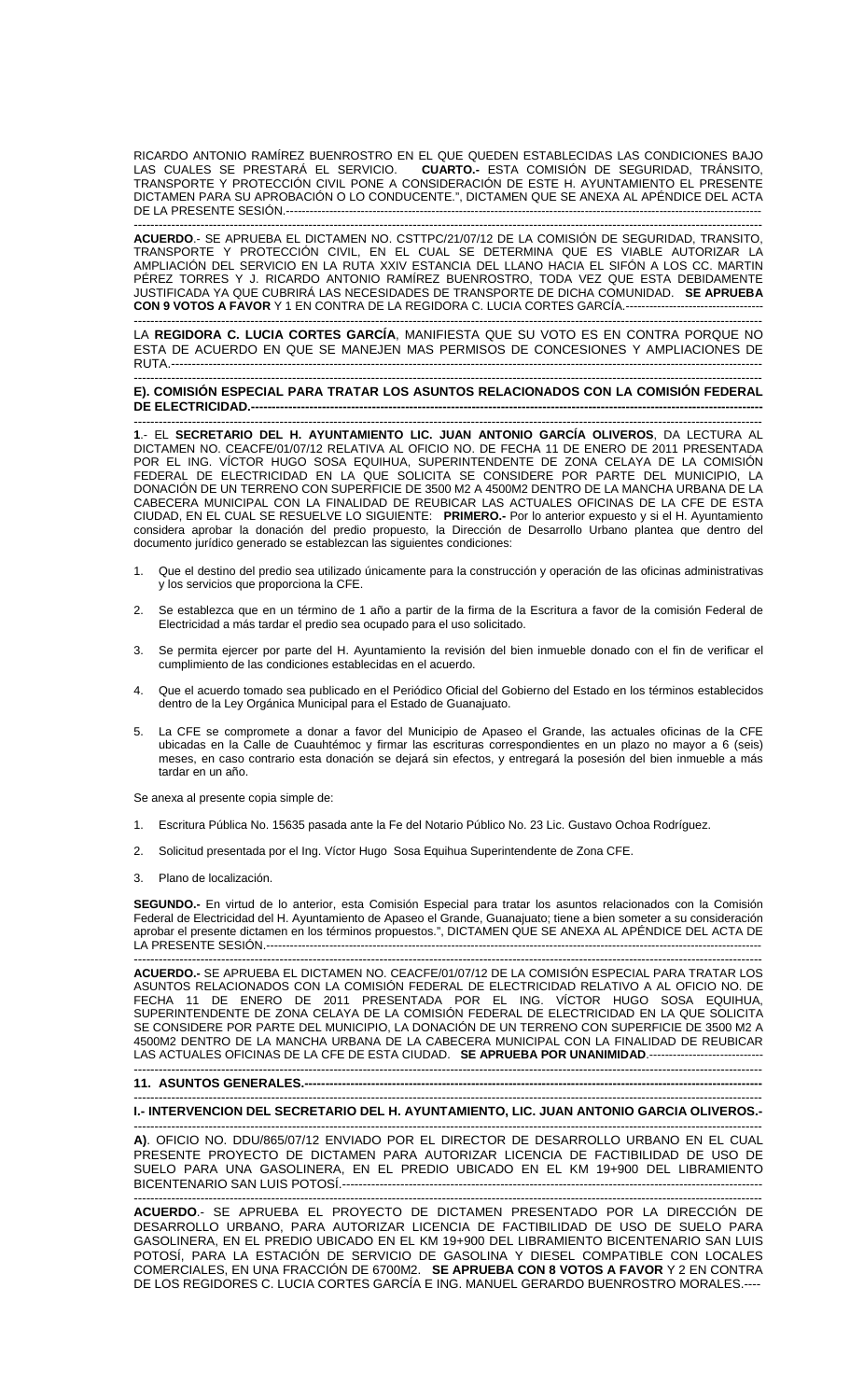------------------------------------------------------------------------------------------------------------------------------------------------------- LA **REGIDORA C. LUCIA CORTES GARCÍA**, MANIFIESTA QUE SU VOTO ES EN CONTRA PORQUE ELLA SOLICITA QUE SE MANDE A LA COMISIÓN PARA QUE SE CHEQUE PORQUE SON PERMISOS QUE NO HAY QUE DAR A LA LIGERA.--------------------------------

------------------------------------------------------------------------------------------------------------------------------------------------------- EL **REGIDOR ING. MANUEL GERARDO BUENROSTRO MORALES**, MANIFIESTA QUE SU VOTO ES EN CONTRA PORQUE OPINA QUE SE MANDE A LA COMISIÓN DE DESARROLLO URBANO, PARA QUE SE ANALICE Y SE DICTAMINE POR LA COMISIÓN Y SE PRESENTE AL PLENO DEL AYUNTAMIENTO COMO LO MENCIONA EL DIRECTOR EN SU PUNTO NO. 10.-------------------------

------------------------------------------------------------------------------------------------------------------------------------------------------- **B)**. OFICIO NO. DDU/868/07/12 ENVIADO POR EL DIRECTOR DE DESARROLLO URBANO EN EL CUAL PRESENTE PROYECTO DE DICTAMEN PARA AUTORIZAR LICENCIA DE FACTIBILIDAD DE USO DE SUELO PARA UNA GASOLINERA, EN EL PREDIO RUSTICO UBICADO EN LA FRACCIÓN II DE LA EX HACIENDA EL CASTILLO.-------------------------------------------------------------------------------------------------------------------

------------------------------------------------------------------------------------------------------------------------------------------------------- **ACUERDO**.- SE APRUEBA EL PROYECTO DE DICTAMEN PRESENTADO POR LA DIRECCIÓN DE DESARROLLO URBANO, PARA AUTORIZAR LICENCIA DE FACTIBILIDAD DE USO DE SUELO PARA GASOLINERA, EN EL PREDIO RUSTICO UBICADO EN LA FRACCIÓN II DE LA EXHACIENDA EL CASTILLO CON UNA SUPERFICIE APROXIMADA DE 10,000 M2. **SE APRUEBA CON 8 VOTOS A FAVOR** Y 2 EN CONTRA DE LOS REGIDORES C. LUCIA CORTES GARCÍA E ING. MANUEL GERARDO BUENROSTRO MORALES.---------------------------------------------------------------------------------------------------------------------------------------

------------------------------------------------------------------------------------------------------------------------------------------------------- LA **REGIDORA C. LUCIA CORTES GARCÍA**, MANIFIESTA QUE SU VOTO ES EN CONTRA POR EL MOTIVO QUE SEÑALO EL REGIDOR ING. MANUEL GERARDO BUENROSTRO MORALES, EN EL PUNTO ANTERIOR.--------------------------------------------------------------------------------------------------------------------------------------

------------------------------------------------------------------------------------------------------------------------------------------------------- EL **REGIDOR ING. MANUEL GERARDO BUENROSTRO MORALES**, MANIFIESTA QUE SU VOTO ES EN CONTRA PORQUE OPINA QUE SE MANDE A LA COMISIÓN DE DESARROLLO URBANO, PARA QUE SE ANALICE Y SE DICTAMINE POR LA COMISIÓN Y SE PRESENTE AL PLENO DEL AYUNTAMIENTO COMO LO MENCIONA EL DIRECTOR EN SU PUNTO NO. 10 Y PORQUE SE PRESENTO EN ASUNTOS GENERALES HACE UN RATO PARA LA SESIÓN DEL DÍA DE HOY Y NO HUBO TIEMPO DE ANALIZARLO.---

------------------------------------------------------------------------------------------------------------------------------------------------------- **C).** SOLICITUD DE PRÓRROGA DE PERMISO EVENTUAL AG-102-E DE LA RUTA TENANGO EL NUEVO-APASEO EL GRANDE, A NOMBRE DE JOSÉ GUADALUPE GÓMEZ RUIZ.-------------------------------

------------------------------------------------------------------------------------------------------------------------------------------------------- **ACUERDO.**- SE APRUEBA QUE LA SOLICITUD DE PRÓRROGA DE PERMISO EVENTUAL AG-102-E DE LA RUTA TENANGO EL NUEVO-APASEO EL GRANDE, A NOMBRE DE JOSÉ GUADALUPE GÓMEZ RUIZ, PASE A LA COMISIÓN DE SEGURIDAD PUBLICA, TRANSITO, TRANSPORTE Y PROTECCIÓN CIVIL PARA SU ANÁLISIS Y POSTERIOR DICTAMEN. **SE APRUEBA POR UNANIMIDAD**.-------------------------------------------

------------------------------------------------------------------------------------------------------------------------------------------------------- **D).** SOLICITUD DE INTEGRACIÓN DE LA COMISIÓN DE ENTREGA-RECEPCIÓN.--------------------------------------

------------------------------------------------------------------------------------------------------------------------------------------------------- **ACUERDO**.- SE APRUEBA QUE LA COMISIÓN DE ENTREGA-RECEPCIÓN SEA INTEGRADA POR EL SINDICO DEL H. AYUNTAMIENTO LIC. MANUEL BAUTISTA GONZÁLEZ, Y LOS REGIDORES C. MA. GUADALUPE SÁNCHEZ ÁNGEL, PROFR. ISMAEL ESPARZA ARANDA E ING. MANUEL GERARDO BUENROSTRO MORALES. **SE APRUEBA POR UNANIMIDAD**.---------------------------------------------------------------

------------------------------------------------------------------------------------------------------------------------------------------------------- **E).** OFICIO NO. 876 ENVIADO POR EL DIRECTOR DE SEGURIDAD PUBLICA, VIALIDAD Y TRANSPORTE EN EL CUAL SOLICITA SE EMITA LA DECLARATORIA DE NECESIDAD PUBLICA DE TRANSPORTE DE 2 CONCESIONES.--------------------------------------------------------------------------------------------------------------------------------

------------------------------------------------------------------------------------------------------------------------------------------------------- **ACUERDO**.- El Ayuntamiento de Apaseo el Grande, con fundamento en lo establecido en los artículos 115 fracción III inciso I) de la Constitución Política de los Estados Unidos Mexicanos; 117 fracción III inciso i)de la Constitución Política del Estado de Guanajuato, 141 fracción IX, 142 fracción II y 152 A, 153, 155 fracción I de la Ley Orgánica Municipal para el Estado de Guanajuato; 1, 6, 8, 12, 22, 73 fracción III, 77 fracción I inciso B), 79, 88, 89 fracción II, 90, 92 95, 96 fracciones II y III, 106 de la Ley de Tránsito y Transporte del Estado de Guanajuato; 106, 109 y 110 de su Reglamento de Transporte; 11, 12 fracción II, 13 fracción V, 25 del Reglamento de Transporte de Apaseo el Grande, Gto.; 26 del Reglamento Interior del H. Ayuntamiento de Apaseo el Grande, Gto., en sesión ordinaria número ciento quince de fecha 19 de Julio de 2012, acordó la declaratoria de necesidad de servicio público de transporte de personas en la modalidad de suburbano.

### **C O N S I D E R A N D O**

- I. Es competencia del H. Ayuntamiento de Apaseo el Grande, Guanajuato, la prestación del servicio público de transporte en su modalidad de suburbano, pudiendo ejercer dicha atribución, entre otras formas, mediante el otorgamiento de concesiones en los términos del artículo 73 fracción III de la Ley de Tránsito y Transporte del Estado de Guanajuato y 153 de la Ley Orgánica Municipal para el Estado de Guanajuato.
- II. Para hacer uso de las vías públicas terrestres del Municipio, con objeto de prestar entre otros, el servicio de transporte de personas de competencia Municipal, se requiere de una concesión otorgada por el Ayuntamiento en los términos del artículo 88 de la Ley de Tránsito y Transporte del Estado de Guanajuato y 155 de la Ley Orgánica Municipal para el Estado de Guanajuato.
- III. De conformidad con lo dispuesto por los artículos 74 fracción I de la Ley de Tránsito y Transporte del Estado de Guanajuato, se considera Servicio Público de Transporte de Personas, el que se lleva a cabo de manera continua, uniforme, regular y permanente en las vías públicas del Municipio, para satisfacer una necesidad colectiva, destinado a dar un servicio a las personas entre puntos diversos, mediante la utilización de vehículos con las características básicas de comodidad, seguridad e higiene para la prestación del servicio que es de interés público.
- IV. Para el otorgamiento de una concesión del servicio público de transporte de personas en su modalidad de urbano y suburbano, se requiere que la autoridad municipal realice los estudios técnicos para detectar de manera oportuna las necesidades de transporte que se vayan presentando y que justifiquen el establecimiento de nuevos servicios o el aumento de los ya existentes y se sujeten a los requisitos y procedimiento establecidos en los artículos 155 y 156 de la Ley Orgánica Municipal para el Estado de Guanajuato; 96 de la Ley de Tránsito y Transporte del Estado de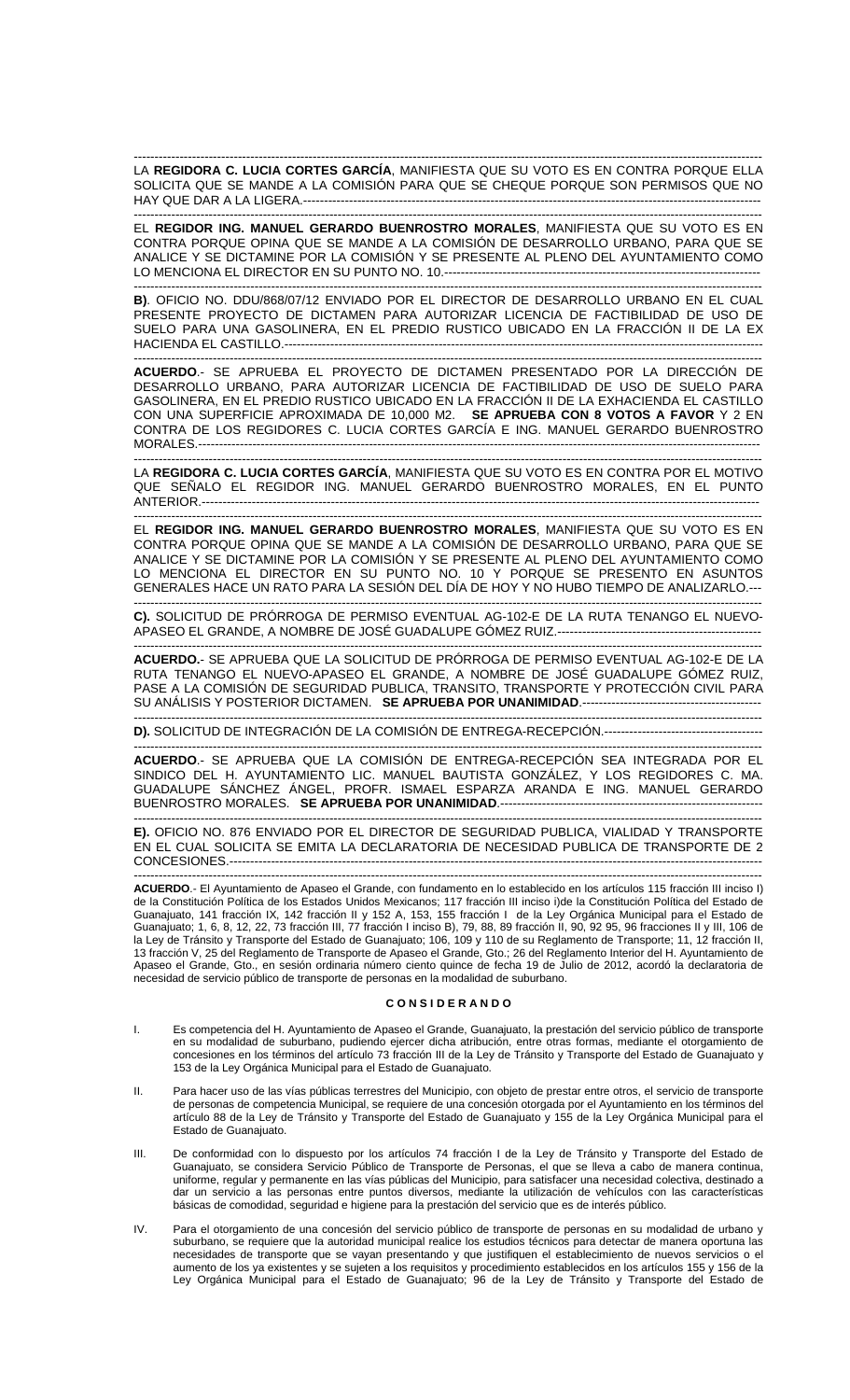Guanajuato, y 109 y 110 de su Reglamento de Transporte; y 25 del Reglamento de Transporte para el Municipio de Apaseo el Grande, Gto.

- V. Para efecto de lo anterior, cumpliendo lo previsto por el párrafo segundo de la fracción I del artículo 96 de la Ley de Tránsito y Transporte del Estado de Guanajuato, la Dirección de Seguridad Pública, Vialidad y Transporte de Apaseo el Grande, Guanajuato, llevó a cabo el estudio técnico específico para conocer y medir con precisión la necesidad pública de transporte de personas en las modalidades de suburbano, considerando las rutas en que actualmente se está prestando el servicio a través de concesiones y permisos eventuales, y mediante los cuales se ha venido cubriendo la necesidad del servicio de transporte de pasajeros en el Municipio.
- VI. Es de orden público y de interés social el servicio público de transporte de personas en la modalidad de suburbano, pues los usuarios del servicio requieren trasladarse de manera cómoda segura, rápida, eficiente y con higiene entre los diferentes destinos.
- VII. Para asegurar la prestación del servicio público de transporte en las condiciones y con las características requeridas por la población, es necesario que las personas físicas y jurídico colectivas de nacionalidad mexicana interesadas en obtener una concesión, sean capaces de brindar seguridad y comodidad en la prestación del servicio; así como demostrar la capacidad técnica, material, legal y financiera necesarias.
- VIII. Que mediante el estudio técnico que se realizó en fecha 17 de julio del 2012, por la Dirección de Seguridad Pública, Vialidad y Transporte, se solicitó de éste cuerpo colegiado, la emisión de la declaratoria y la convocatoria relativas para el concesionamiento del servicio público de referencia en las siguientes rutas:

| <b>RUTA</b>                                                                                                                                | MODALIDAD        | CANTIDAD DE | <b>TIPO</b>    |
|--------------------------------------------------------------------------------------------------------------------------------------------|------------------|-------------|----------------|
|                                                                                                                                            |                  | UNIDADES    |                |
| TENANGO – SAN JOSÉ<br>SAN<br>PEDRO<br>A7UL-<br>AGUA<br>CARRETERA PANAMERICANA LA PURISIMA- CABECERA<br>MUNICIPAL DE APASEO EL GRANDE, GTO. | <b>SUBURBANO</b> | 2 DOS       | <b>AUTOBUS</b> |

Con las siguientes características:

Modalidad del servicio: Servicio Público de Transporte de personas en ruta fija en su modalidad de suburbano.

Días y horarios de servicio: Todos los días de lunes a domingo en los horarios que señale la autoridad competente, y

Duración de la concesión: 15 años.

- IX. Que es de interés social y queda justificada la necesidad de incrementar la prestación del servicio público de transporte de personas en la multicitada modalidad, pues resulta cierto que se trata de una demanda de la población, que debido al crecimiento de los núcleos poblacionales, a su infraestructura urbana y a la diversificación de los centro de trabajo, comerciales y de esparcimiento, los usuarios del servicio requieren trasladarse de manera rápida, eficiente y cómoda entre los diferentes puntos que implican dichos destinos.
- X. Que para asegurar la prestación del servicio en las condiciones y con las características solicitadas por la población se requiere la inserción, por parte de los aspirantes a concesionarios, de unidades capaces de soportar en potencia, comodidad, seguridad y rendimiento dicha prestación del servicio; es menester así mismo, contar con operadores técnicamente capacitados y que, invariablemente cuenten con los documentos legales y administrativos que avalen dichas capacidades y les autoricen a conducir los vehículos afectados al servicio; es el servicio y servicios adicionales de valor agregado que no solamente les permitan una mayor competitividad, sino les coloquen en la preferencia de la población. Finalmente, es de primordial importancia que los concesionarios cuenten con una visión de futuro, previsores tanto de las demandas de su mercado, como de su desarrollo económico y administrativo, que les permita mantener estándares de calidad en el servicio y la manutención de un medio de subsistencia digno y rentable.
- XI. Que resulta indispensable llevar a cabo un proceso de concesionamiento que tenga como ejes rectores la transparencia, la imparcialidad y el apego estricto a la legalidad, susceptible de ser evaluado y supervisado durante su desarrollo, para vigilar el cumplimiento de la normativa de la materia, evitar el uso de prácticas ilícitas, así como para erradicar la intervención de personas ajenas al proceso y la discrecionalidad al momento de la toma de decisiones.

En virtud de lo anterior el ciudadano Doctor ERNESTO MUÑOZ LEDO OLIVEROS, Presidente Municipal de Apaseo el Grande, Gto., emite la siguiente

### **DECLARATORIA DE NECESIDAD PÚBLICA PARA EL SERVICIO PÚBLICO DE TRANSPORTE DE PERSONAS EN RUTA FIJA, EN SU MODALIDAD DE SUBURBANO AMALG/DPB/SUBURBANO/002/2012**

**PRIMERO.-** El Estudio Técnico para determinar la necesidad del Servicio Público de Transporte de Personas en ruta fija en la Modalidad de Suburbano en las rutas San Pedro Tenango – San José Agua Azul – carretera Panamericana – La Purísima – cabecera Municipal de Apaseo el Grande, Gto., cumple con los requerimientos previstos en la fracción I del artículo 96 de la Ley de Tránsito y Transporte del Estado de Guanajuato.

De dicho estudio técnico se desprenden las siguientes conclusiones:

- 1. En éste Estudio Técnico se demostró que los habitantes de San Pedro Tenango, perteneciente al Mun San José Agua Azul – carretera Panamericana – La Purísima – cabecera Municipal de icipio de Apaseo el Grande, Gto., requieren que se mejore el servicio público de transporte al afirmar que el actual es insuficiente.
- 2. Con la ruta propuesta de San Pedro Tenango hacia Apaseo el Grande por San José Agua Azul se reducirá el tiempo de viaje de los usuarios del servicio público de transporte en comparación con el servicio actual.
- 3. También se detectó la necesidad de mejorar el servicio en la comunidad de San José Agua Azul en la cual un número importante de sus habitantes manifestaron que el servicio actual es insuficiente.
- 4. Se requiere, por lo tanto, de hacer ajustes para mejorar el servicio de transporte público en estas dos localidades, San Pedro Tenango y San José Agua Azul, a efecto de garantizar a sus habitantes que cuenten con el suficiente número de unidades que los trasladen a su destino.
- 5. Con la implementación de la ruta propuesta San Pedro Tenango San José Agua Azul carretera Panamericana La Purísima – cabecera Municipal de Apaseo el Grande con dos autobuses se mejorará sustancialmente el servicio, así como también se compensará la necesidad de movilidad desde la Comunidad de San Pedro Tenango hacia la cabecera municipal y a todas las comunidades que integra la cobertura de dicha ruta, con lo cual se cumple con lo señalado en el artículo 27 fracciones IV del Reglamento de Transporte para el Municipio de Apaseo el Grande, Gto.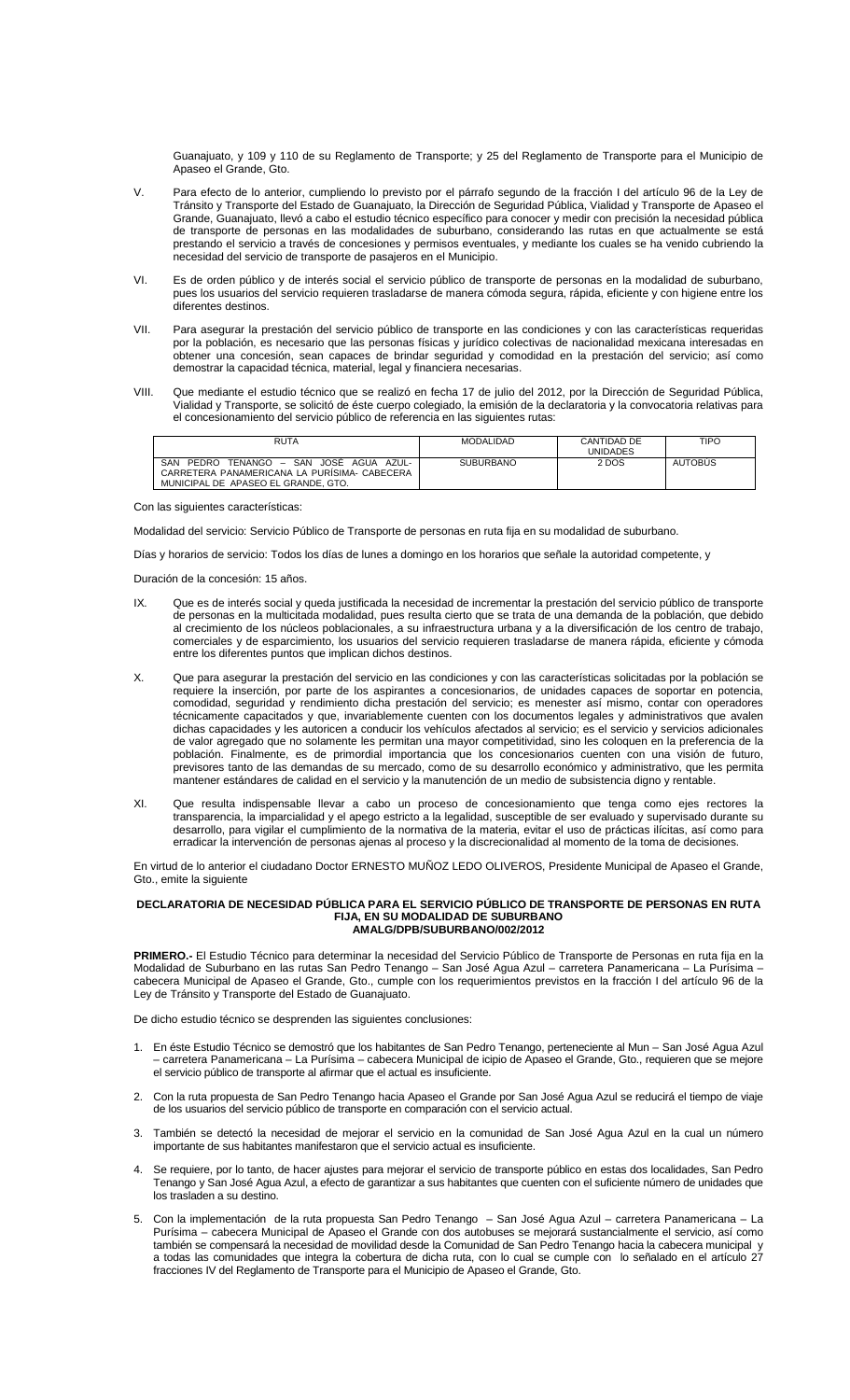- 6. Como se señaló en la sección 3.1.4. Descripción del servicio actual y solicitado, la ruta propuesta cumple con lo establecido en el artículo 4 del Reglamento de Transporte de la Ley de Tránsito y Transporte del Estado de Guanajuato, con el artículo 9 del Reglamento de Transporte para el Municipio de Apaseo el Grande, Gto. y con lo relativo a los ordenamientos federales señalados en el artículo 25 del Reglamento de Autotransporte Federal y Servicios Auxiliares.
- 7. Por lo tanto, se considera que si es procedente que se autorice la puesta en funcionamiento de la ruta San Pedro Tenango – San José Agua Azul – Apaseo el Grande con dos autobuses.
- 8. En consecuencia es procedente que se dé inicio al procedimiento de otorgamiento de concesiones señalado en el artículo 96 de la Ley de Tránsito y Transporte del Estado de Guanajuato y en los artículos 25 a 35 del Reglamento de Transporte del Reglamento de Transporte para el Municipio de Apaseo el Grande, Gto., y sobre todo que se ajuste a lo determinado por el artículo 35 de dicho dispositivo jurídico que a la letra dice: "

"Artículo 35.- En igualdad de circunstancias, respecto de otros solicitantes, se dará preferencia a las personas físicas que sean oriundas del Municipio o a las Sociedades legalmente constituidas por éstos; y que dispongan de las mejores condiciones materiales y técnicas".

**SEGUNDO.-** Se declara que existe necesidad pública para el servicio público de transporte de personas, en ruta fija en su modalidad de suburbano, en las siguientes rutas y por las unidades señaladas en la siguiente tabla:

| <b>RUTA</b>                                                                                                                                 | <b>MODALIDAD</b> | CANTIDAD DE     | TIPO           |
|---------------------------------------------------------------------------------------------------------------------------------------------|------------------|-----------------|----------------|
|                                                                                                                                             |                  | <b>UNIDADES</b> |                |
| SAN<br>TENANGO – SAN JOSÉ AGUA AZUL-<br><b>PEDRO</b><br>CARRETERA PANAMERICANA LA PURISIMA- CABECERA<br>MUNICIPAL DE APASEO EL GRANDE, GTO. | <b>SUBURBANO</b> | 2 DOS           | <b>OMNIBUS</b> |

**TERCERO.-** De conformidad con la ruta que se detalla en el cuadro anterior, se requiere otorgar la cantidad de concesiones necesarias en la ruta señalada, para la prestación del servicio público de transporte de personas en ruta fija en su modalidad de suburbano, a quienes cumplan con los requisitos calificados para la prestación de dicho servicio o en caso de empate a quien resulte beneficiado en el sorteo respectivo, de conformidad a lo establecido por la Ley de Tránsito y Transporte del Estado en su artículo 96 bis y se le emita por parte del H. Ayuntamiento la resolución positiva correspondiente.

**CUARTO.-** Conforme a los resultados del Estudio Técnico realizado por la Dirección de Seguridad Pública, Vialidad y Transporte de Apaseo el Grande, Gto., para conocer y medir la necesidad pública de transporte en la modalidad de suburbano, la intensidad de la demanda de transporte público de personas en el destino y ruta referida en dicho estudio, se justifica la necesidad de otorgar 2 dos concesiones con una duración de 15 años, para prestar el servicio público de transporte de personas en su modalidad de suburbano, repartidas conforme a la descripción contenida en la tabla que se muestra en supralíneas.

**QUINTO**.- La prestación del servicio público de transporte de personas en su modalidad de Suburbano cuya necesidad es declarada, se ajustará a lo dispuesto en la Ley de Tránsito y Transporte del Estado de Guanajuato, al Reglamento de Transporte del Municipio de Apaseo el Grande, Gto., y a los términos y condiciones que establezca el H. Ayuntamiento de este Municipio, a la Dirección de Seguridad Pública, Vialidad y Transporte, y al título concesión correspondiente.

**SEXTO.-** Con fundamento en lo previsto por el artículo 155 fracción II, 13 fracción VII del Reglamento de Transporte para el Municipio de Apaseo el Grande, Gto., publíquese la presente Declaratoria de Necesidad Pública de Transporte en el Periódico Oficial del Gobierno del Estado, por dos veces consecutivas y por una ocasión en algún periódico que circule en el Municipio de Apaseo el Grande, Gto. **SE APRUEBA CON 9 VOTOS A FAVOR** Y 1 EN CONTRA DE LA REGIDORA C. LUCIA CORTES GARCÍA.----

------------------------------------------------------------------------------------------------------------------------------------------------------- LA **REGIDORA C. LUCIA CORTES GARCÍA**, MANIFIESTA QUE SU VOTO ES EN CONTRA PORQUE YA NO ESTA DE ACUERDO EN QUE ESTOS PERMISOS SE MANEJEN HASTA EL HASTA EL ULTIMO.------

------------------------------------------------------------------------------------------------------------------------------------------------------- **F).** OFICIO NO. 898 ENVIADO POR EL DIRECTOR DE SEGURIDAD PUBLICA, VIALIDAD Y TRANSPORTE EN EL CUAL SOLICITA SE EMITA LA DECLARATORIA DE NECESIDAD PUBLICA DE TRANSPORTE DE 6 CONCESIONES.--

------------------------------------------------------------------------------------------------------------------------------------------------------- **ACUERDO**.- El Ayuntamiento de Apaseo el Grande, con fundamento en lo establecido en los artículos 115 fracción III inciso I) de la Constitución Política de los Estados Unidos Mexicanos; 117 fracción III inciso i)de la Constitución Política del Estado de Guanajuato, 141 fracción IX, 142 fracción II y 152 A, 153, 155 fracción I de la Ley Orgánica Municipal para el Estado de Guanajuato; 1, 6, 8, 12, 22, 73 fracción III, 77 fracción I inciso B), 79, 88, 89 fracción II, 90, 92 95, 96 fracciones II y III, 106 de la Ley de Tránsito y Transporte del Estado de Guanajuato; 106, 109 y 110 de su Reglamento de Transporte; 11, 12 fracción II, 13 fracción V, 25 del Reglamento de Transporte de Apaseo el Grande, Gto.; 26 del Reglamento Interior del H. Ayuntamiento de Apaseo el Grande, Gto., en sesión ordinaria número ciento quince de fecha 19 de Julio de 2012, acordó la declaratoria de necesidad de servicio público de transporte de personas en la modalidad de suburbano.

# **C O N S I D E R A N D O**

- I. Es competencia del H. Ayuntamiento de Apaseo el Grande, Guanajuato, la prestación del servicio público de transporte en su modalidad de suburbano, pudiendo ejercer dicha atribución, entre otras formas, mediante el otorgamiento de concesiones en los términos del artículo 73 fracción III de la Ley de Tránsito y Transporte del Estado de Guanajuato y 153 de la Ley Orgánica Municipal para el Estado de Guanajuato.
- II. Para hacer uso de las vías públicas terrestres del Municipio, con objeto de prestar entre otros, el servicio de transporte de personas de competencia Municipal, se requiere de una concesión otorgada por el Ayuntamiento en los términos del artículo 88 de la Ley de Tránsito y Transporte del Estado de Guanajuato y 155 de la Ley Orgánica Municipal para el Estado de Guanajuato.
- III. De conformidad con lo dispuesto por los artículos 74 fracción I de la Ley de Tránsito y Transporte del Estado de Guanajuato, se considera Servicio Público de Transporte de Personas, el que se lleva a cabo de manera continua, uniforme, regular y permanente en las vías públicas del Municipio, para satisfacer una necesidad colectiva, destinado a dar un servicio a las personas entre puntos diversos, mediante la utilización de vehículos con las características básicas de comodidad, seguridad e higiene para la prestación del servicio que es de interés público.
- IV. Para el otorgamiento de una concesión del servicio público de transporte de personas en su modalidad de urbano y suburbano, se requiere que la autoridad municipal realice los estudios técnicos para detectar de manera oportuna las necesidades de transporte que se vayan presentando y que justifiquen el establecimiento de nuevos servicios o el aumento de los ya existentes y se sujeten a los requisitos y procedimiento establecidos en los artículos 155 y 156 de la Ley Orgánica Municipal para el Estado de Guanajuato; 96 de la Ley de Tránsito y Transporte del Estado de Guanajuato, y 109 y 110 de su Reglamento de Transporte; y 25 del Reglamento de Transporte para el Municipio de Apaseo el Grande, Gto.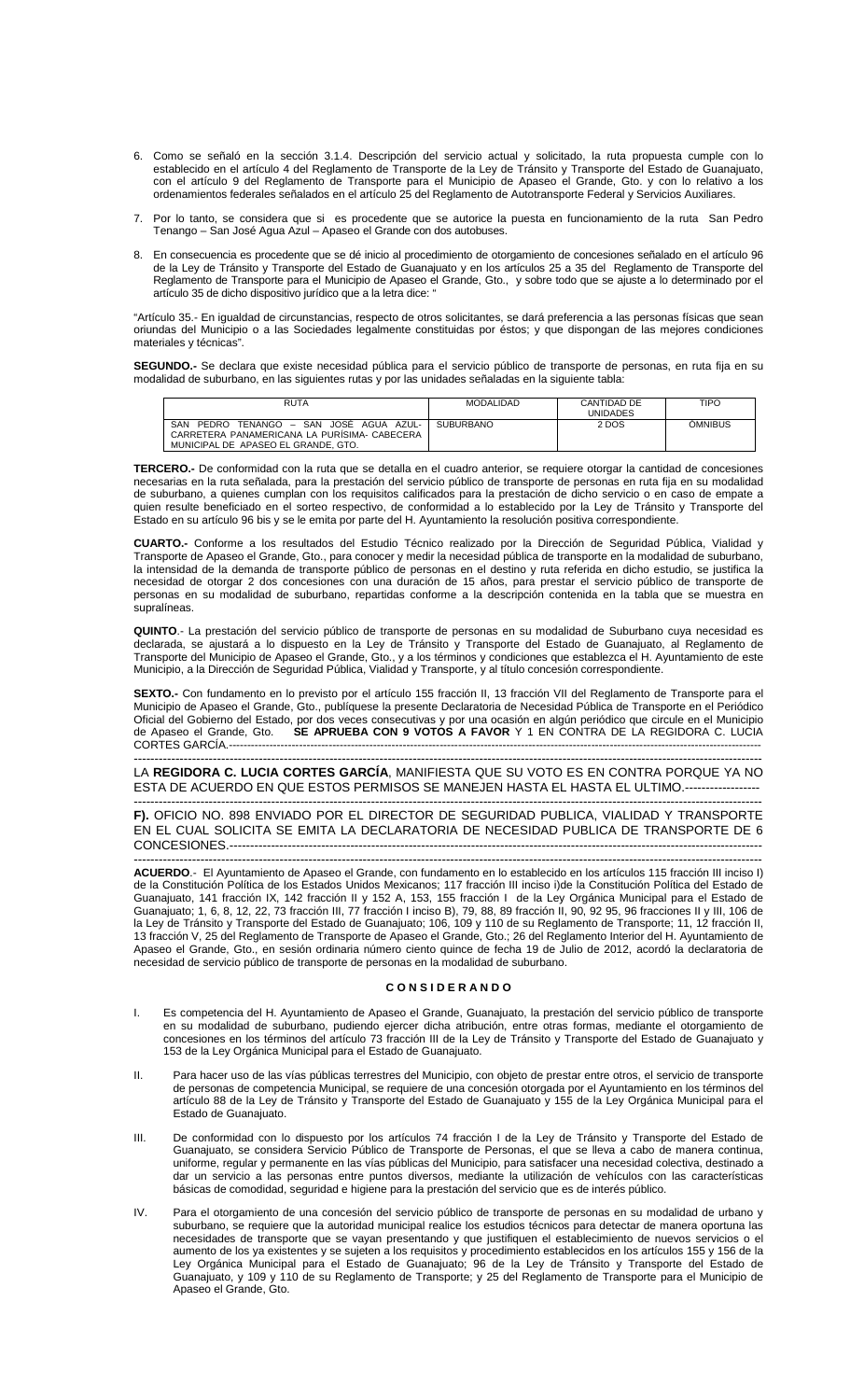- V. Para efecto de lo anterior, cumpliendo lo previsto por el párrafo segundo de la fracción I del artículo 96 de la Ley de Tránsito y Transporte del Estado de Guanajuato, la Dirección de Seguridad Pública, Vialidad y Transporte de Apaseo el Grande, Guanajuato, llevó a cabo el estudio técnico específico para conocer y medir con precisión la necesidad pública de transporte de personas en las modalidades de suburbano, considerando las rutas en que actualmente se está prestando el servicio a través de concesiones y permisos eventuales, y mediante los cuales se ha venido cubriendo la necesidad del servicio de transporte de pasajeros en el Municipio.
- VI. Es de orden público y de interés social el servicio público de transporte de personas en la modalidad de suburbano, pues los usuarios del servicio requieren trasladarse de manera cómoda segura, rápida, eficiente y con higiene entre los diferentes destinos.
- VII. Para asegurar la prestación del servicio público de transporte en las condiciones y con las características requeridas por la población, es necesario que las personas físicas y jurídico colectivas de nacionalidad mexicana interesadas en obtener una concesión, sean capaces de brindar seguridad y comodidad en la prestación del servicio; así como demostrar la capacidad técnica, material, legal y financiera necesarias.
- VIII. Que mediante el estudio técnico que se realizó en fecha 09 de julio del 2012, por la Dirección de Seguridad Pública, Vialidad y Transporte, se solicitó de éste cuerpo colegiado, la emisión de la declaratoria y la convocatoria relativas para el concesionamiento del servicio público de referencia en las siguientes rutas:

| <b>RUTA</b>                                                                | <b>MODALIDAD</b> | CANTIDAD DE | <b>TIPO</b>    |
|----------------------------------------------------------------------------|------------------|-------------|----------------|
|                                                                            |                  | UNIDADES    |                |
| ARFA<br>HASTA<br>FRACCIONAMIENTO<br>ESTANCIA –<br>FL.<br>$\sim$ 14 $\cdot$ | <b>SUBURBANO</b> | 6 SEIS      | <b>OMNIBUS</b> |
| LIMITROFE DEL MUNICIPIO DE APASEO EL GRANDE. GTO A                         |                  |             |                |
| LOS LIMITES CON EL ESTADO DE QUERÉTARO.                                    |                  |             |                |

Con las siguientes características:

Modalidad del servicio: Servicio Público de Transporte de personas en ruta fija en su modalidad de suburbano.

Días y horarios de servicio: Todos los días de lunes a domingo en los horarios que señale la autoridad competente, y

Duración de la concesión: 15 años.

- IX. Que es de interés social y queda justificada la necesidad de incrementar la prestación del servicio público de transporte de personas en la multicitada modalidad, pues resulta cierto que se trata de una demanda de la población, que debido al crecimiento de los núcleos poblacionales, a su infraestructura urbana y a la diversificación de los centro de trabajo, comerciales y de esparcimiento, los usuarios del servicio requieren trasladarse de manera rápida, eficiente y cómoda entre los diferentes puntos que implican dichos destinos.
- X. Que para asegurar la prestación del servicio en las condiciones y con las características solicitadas por la población se requiere la inserción, por parte de los aspirantes a concesionarios, de unidades capaces de soportar en potencia, comodidad, seguridad y rendimiento dicha prestación del servicio; es menester así mismo, contar con operadores técnicamente capacitados y que, invariablemente cuenten con los documentos legales y administrativos que avalen dichas capacidades y les autoricen a conducir los vehículos afectados al servicio; es el servicio y servicios adicionales de valor agregado que no solamente les permitan una mayor competitividad, sino les coloquen en la preferencia de la población. Finalmente, es de primordial importancia que los concesionarios cuenten con una visión de futuro, previsores tanto de las demandas de su mercado, como de su desarrollo económico y administrativo, que les permita mantener estándares de calidad en el servicio y la manutención de un medio de subsistencia digno y rentable.
- XI. Que resulta indispensable llevar a cabo un proceso de concesionamiento que tenga como ejes rectores la transparencia, la imparcialidad y el apego estricto a la legalidad, susceptible de ser evaluado y supervisado durante su desarrollo, para vigilar el cumplimiento de la normativa de la materia, evitar el uso de prácticas ilícitas, así como para erradicar la intervención de personas ajenas al proceso y la discrecionalidad al momento de la toma de decisiones.

En virtud de lo anterior el ciudadano Doctor ERNESTO MUÑOZ LEDO OLIVEROS, Presidente Municipal de Apaseo el Grande, Gto., emite la siguiente

### **DECLARATORIA DE NECESIDAD PÚBLICA PARA EL SERVICIO PÚBLICO DE TRANSPORTE DE PERSONAS EN RUTA FIJA, EN SU MODALIDAD DE SUBURBANO AMALG/DPB/SUBURBANO/003/2012**

**PRIMERO.-** El Estudio Técnico para determinar la necesidad del Servicio Público de Transporte de Personas en ruta fija en la Modalidad de Suburbano en las rutas Fraccionamiento La Estancia, perteneciente al Municipio de Apaseo el Grande, Guanajuato – Límites con el Estado de Querétaro, cumple con los requerimientos previstos en la fracción I del artículo 96 de la Ley de Tránsito y Transporte del Estado de Guanajuato.

De dicho estudio técnico se desprenden las siguientes conclusiones:

**PRIMERA**.- Que las autoridades municipales de Apaseo el Grande, en materia de Transporte Público, tienen plena facultad para conocer de las necesidades que de dicho servicio tengan los habitantes del Fraccionamiento La Estancia, por estar ubicado éste desarrollo habitacional en el territorio de su jurisdicción y pueden resolver en consecuencia en beneficio de aquellos.

**SEGUNDA**.- Que actualmente no hay servicio público de transporte en ruta fija en la modalidad de suburbano autorizado por las autoridades de transporte del Municipio de Apaseo el Grande, Gto.

**TERCERA.-** Que hasta la fecha las necesidades en materia de transporte público de los habitantes del fraccionamiento La Estancia están siendo desatendidas.

**CUARTA.-** Que para satisfacer la necesidad del servicio de transporte de los habitantes del fraccionamiento La Estancia, se propone que se inicie el procedimiento de otorgamiento de concesiones establecido en el artículo 96 de la Ley de Tránsito y Transporte del Estado de Guanajuato, y en los artículos 25 a 35 del Reglamento de Transporte del Municipio de Apaseo el Grande, Gto.; el servicio público de transporte de personas en ruta fija, en la modalidad de suburbano de segunda clase en la ruta **fraccionamiento La Estancia – Límites con el Estado de Querétaro.** 

**QUINTA.-** Que la ruta propuesta de nueva creación **fraccionamiento La Estancia – Límites con el Estado de Querétaro** se autorice primeramente con seis vehículos y posteriormente cuando aumente la ocupación de las viviendas de la primera etapa se incremente a ocho unidades, tipo autobús de modelo reciente que cumplan con las especificaciones establecidas tanto en la Ley de Tránsito y Transporte del Estado de Guanajuato, así como en el Reglamento de Transporte del Municipio de Apaseo el Grande, Gto.